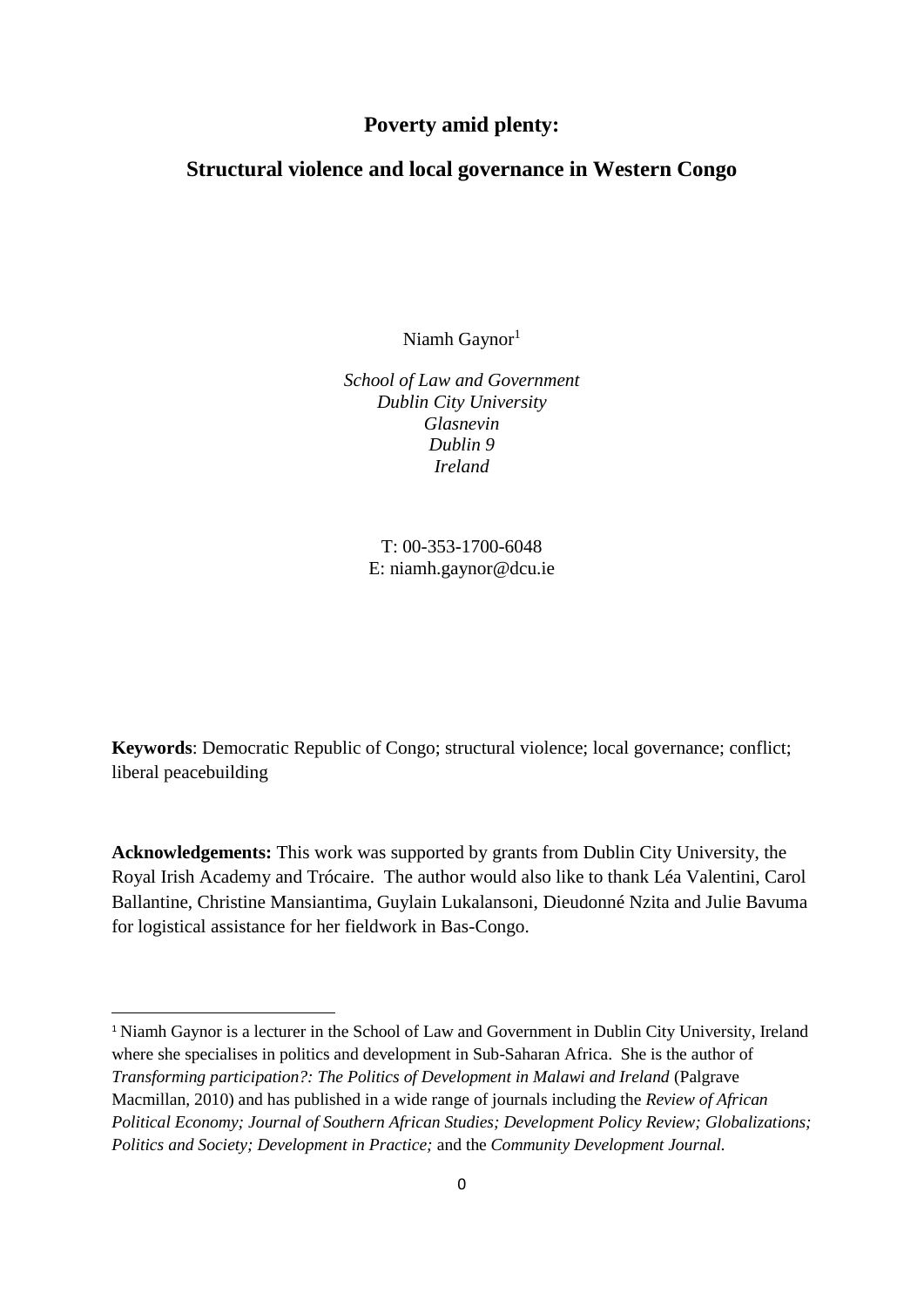## **Poverty amid plenty:**

## **Structural violence and local governance in Western Congo**

### **Abstract**

The protracted conflict in the Democratic Republic of the Congo (DRC) has drawn sharp criticism regarding the model of liberal peacebuilding employed in the country. Critics emphasise the importance of local ownership of peacebuilding mechanisms at sub-national as well as national levels. This raises questions in relation to the popular legitimacy and efficacy of local mechanisms.

Drawing on field research conducted in the relatively affluent province of Bas-Congo in Western Congo, this article highlights a lack of popular legitimacy for provincial level political authority within the province stemming from an acute marginalisation of the population from local structures of power and wealth. The article also demonstrates the inefficacy of more local, village and neighbourhood-based political structures which, aimed at conflict mitigation rather than transformation, ignore the structural roots of local conflicts and do little to counteract the growing social distrust, conflict and disintegration within local communities.

**Keywords**: Democratic Republic of Congo; structural violence; local governance; conflict; liberal peacebuilding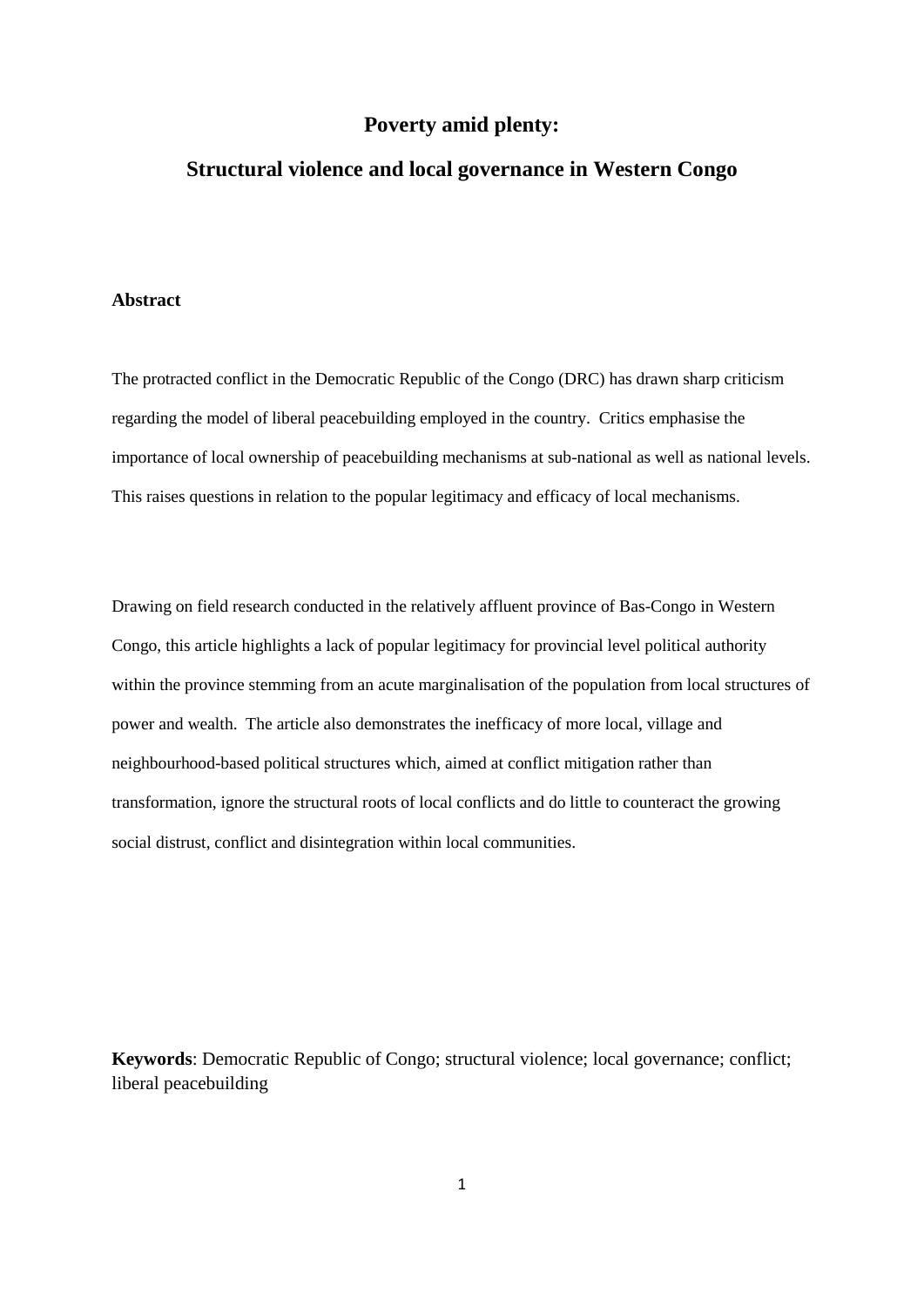### **Introduction**

The protracted conflict in the Eastern region of the Democratic Republic of the Congo (DRC) has drawn much academic attention. While many contributions have focussed on the dynamics of the conflict itself (Reed 1998; Clark 2001; International Crisis Group 2003; Tull 2003; Beswick 2009; UN 2010), others point to the failure of the liberal peacebuilding model aimed at bringing an end to conflict within the East as well as across the country more broadly (Englebert and Tull 2008; Eriksen 2009; Autesserre 2010; Marriage 2011; Prunier 2011; Trefon 2011; Larmer et al 2013). A considerable number of flaws with the peacebuilding approach employed have been identified. These include its elite level focus which, some argue, has strengthened the power of rebels and combatants and increased the vulnerability and insecurity of the population (Engelbert and Tull 2008; Eriksen 2009; Marriage 2011); its Western institutional bias (Engelbert and Tull 2008); its assumption of common rather than competing interests (Marriage 2011); and although, at \$8.7 billion, the most expensive UN peacekeeping operation to date, its resource deficiencies (Englebert and Tull 2008; Eriksen 2009; Trefon 2013). Many commentators criticise peacekeepers' failures to address the local drivers and structural causes of conflict (Kisangani 2006, 2010; Engelbert and Tull 2008; Autesserre 2010; Trefon 2011; Larmer et al 2013). Kisangani (2010) argues that popular sentiments of social and economic exclusion across the country amplify local grievances while Marriage (2011, 1905) argues that international interventions have increased the insecurity of the population as *'patterns of extraction that were established through violence are perpetuated within a political economy that has received international endorsement'*.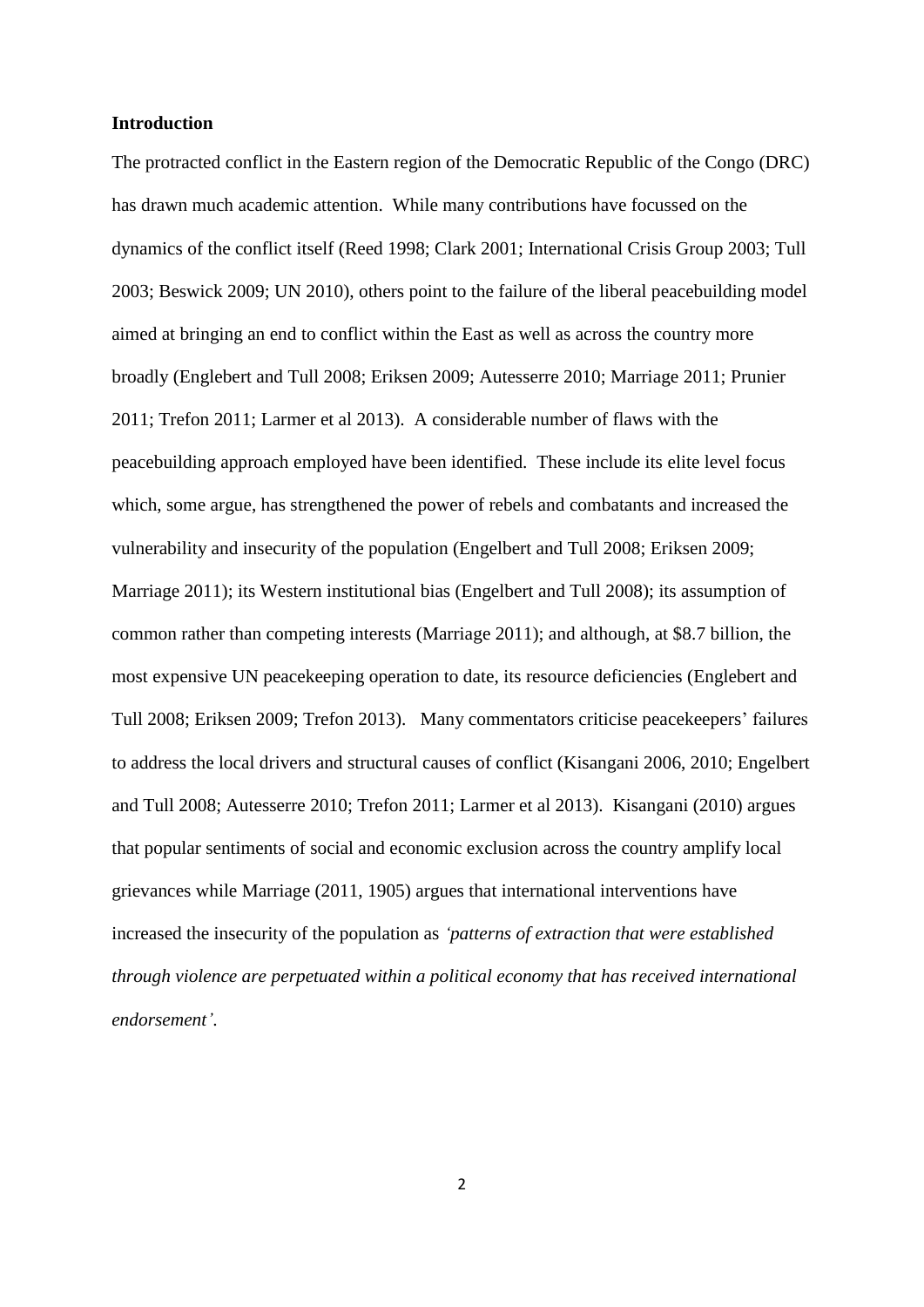A common theme running through many of these contributions is the importance of local ownership, autonomy and control of peacebuilding initiatives and processes at national and sub-national levels. While this echoes a popular theme within the broader literature also (see, for example, Donais 2009, 2012), what this means in practice (ownership of what exactly and by who?) remains complex. A number of commentators (Marysse 2005; Liègeois 2009; Barrios and Ahamed 2010; Ngoma-Binda et al 2010; Tull 2010 and Wedi-Djamba 2012) and an increasing number of international donors disenchanted with the neo-patrimonial, predatory politics of the central regime (2013, ints.) identify a role for decentralised political institutions in this regard. Given reported correlations between decentralisation and increased local conflict and tension however (Lake and Rothchild 2005; Siegle and O'Mahoney 2008), a concomitant shift to local level political structures and processes raises new sets of questions in relation to the popular legitimacy and efficacy of these local mechanisms – an area which, as Putzel et al (2008) have noted, there is currently little knowledge. Specific questions include the following: What are the roles and functions of local institutions? How, if at all, do local individuals and communities interact with these? How, if at all, do these institutions respond to the needs and priorities of their communities? Overall, how responsive and legitimate are local institutions and authorities?

These questions form the basis for this article which draws from relevant policy and field research on local governance in Bas-Congo province in Western DRC. Bas-Congo makes for an interesting case study because, as well as being relatively understudied, as the second wealthiest province in the country, it is ideal for examining the local impact of the elite level spoils politics identified in the literature. While not the site of large-scale conflict and violence, Bas-Congo is home to the Bundu Dia Kongo (BDK) – a politico-religious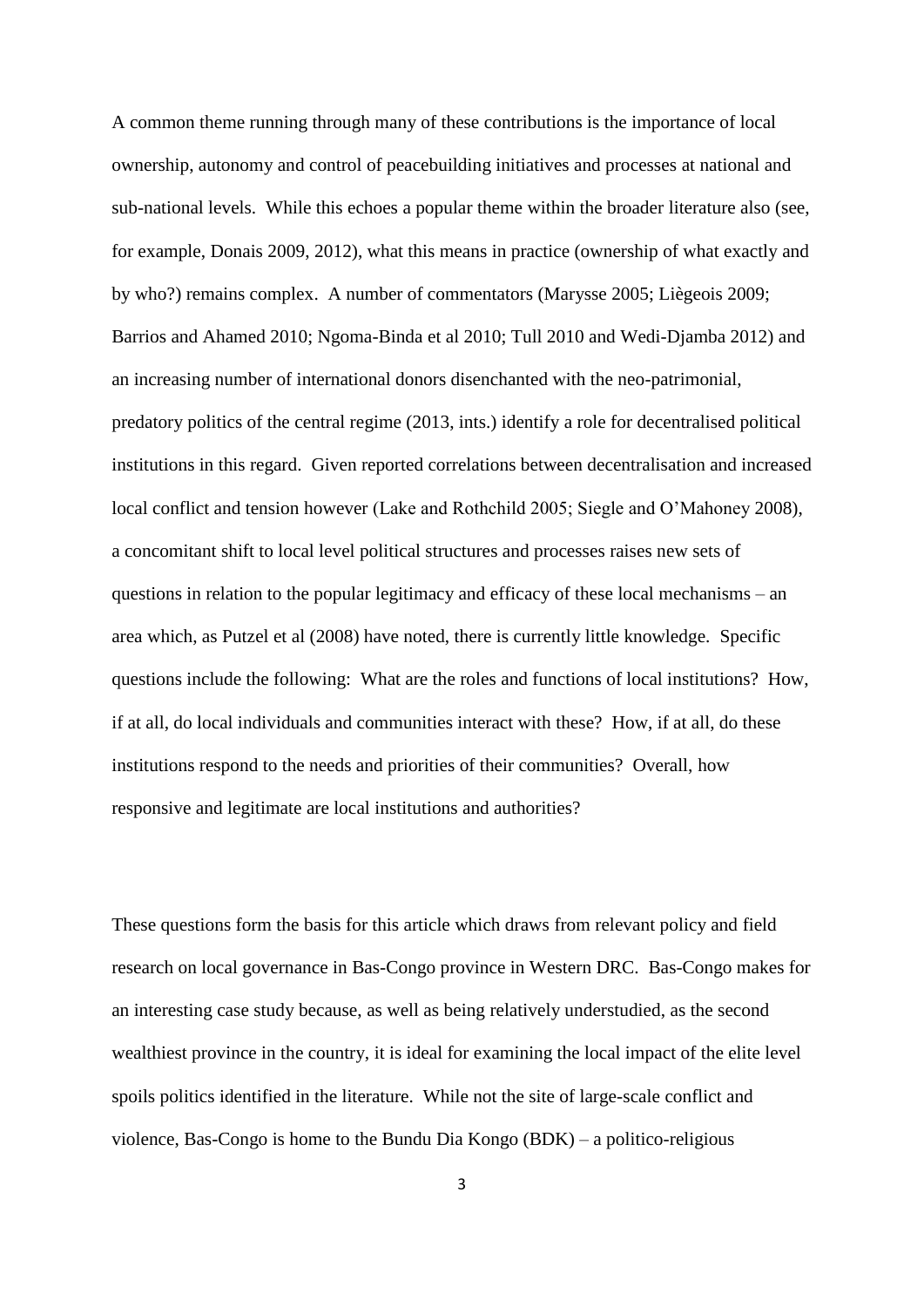movement which, exploiting local tensions and perceptions of marginalisation and exploitation, led a series of popular protests against the state in the late 2000s (see Tull 2010). Given what we now know about the roots of large-scale conflicts lying in such local tensions and frustrations (see Galtung 1969; World Bank 2011), Bas-Congo is an ideal case for examining such micro-level dynamics as potential precursors to more widespread conflict and unrest. Field research was conducted in 2013 across 12 diverse sites (selected to reflect variety across urban and rural settings, socio-economic contexts and levels of low-lying conflict), each located within a 30 kilometre radius of Matadi and Tshela towns. Semistructured interviews with 103 randomly selected residents<sup>1</sup> (51 female; 52 male), 24 focus groups (FGs - 12 female, 12 male, each with between 8-12 participants), and nine semistructured interviews with local authorities were conducted in total within the province. In addition, semi-structured interviews were conducted in 2013 and 2014 with national and provincial ministry officials, national and provincial non-governmental organisation (NGO) representatives, and international donor representatives. Focus group and interview transcripts were coded following the fieldwork and the data was processed through SPSS to allow for some descriptive statistical analysis. Three findings are presented and discussed within this article. First, while there is very little support for the Kinshasa regime in the traditional oppositional province of Bas-Congo, the provincial government also enjoys a very low level of popular legitimacy. This, it is argued, is due to the acute marginalisation of the population from local structures of power and wealth as provincial authorities, embedded in Kinshasa-based networks, facilitate the extraction of resources and rents out of the province rather than serving and servicing their own constituents. Second, more local village and neighbourhood-based political structures, which are largely unchanged since those of the Mobutu era, also appear to have low levels of legitimacy. Communities and individuals often opt to resolve communal problems and conflicts between themselves where at all possible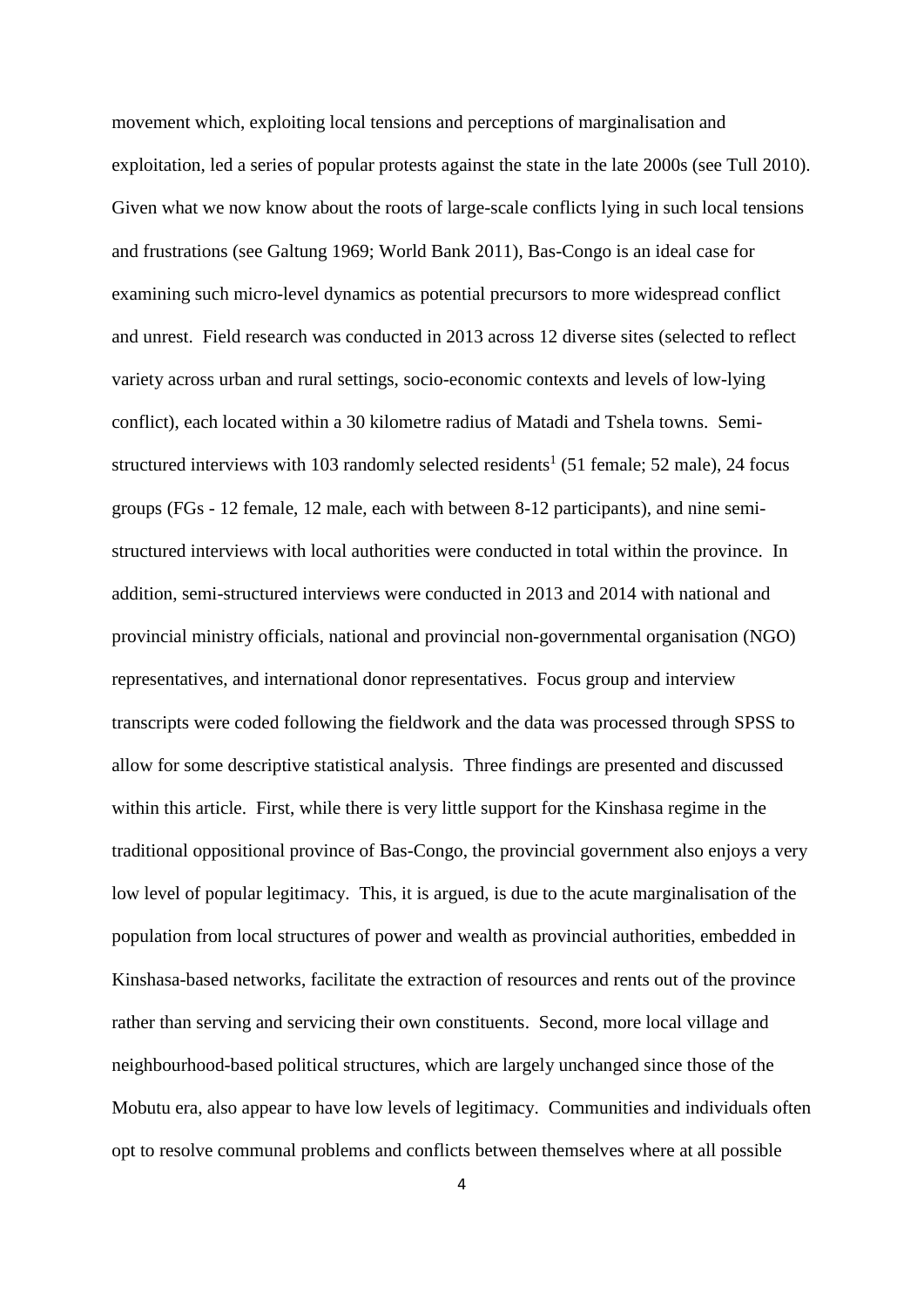rather than resorting to local political authorities which, aimed at conflict mitigation rather than transformation, ignore the structural roots and drivers of local conflict. And third, the consequences of this continued political and economic marginalisation of the local population is a growing social distrust, conflict and disintegration within local communities. As wealth and poverty sit side by side in an uneasy and frequently inflammatory co-existence, and with no effective political channels for escalating popular anger and frustration, the propensity for more widespread violence is increasing. Given the proven links between exclusion and popular mobilisation (Galtung 1969; Baaz and Stern 2008; Kisangani 2010; World Bank 2011), the findings highlight the need for more responsive and inclusive local institutions aimed at the transformation rather than the management of structural violence and the conflict this engenders. The article is structured as follows.

The following section examines the apparent paradox between wealth and poverty within Bas-Congo province and draws from interviews and FGs to highlight communities' principle priorities. Section three again draws from both interviews and FGs, as well as from an analysis of both the relevant decentralisation laws and Bas-Congo's provincial development plan, to explore the reasons for this paradox. Section four turns to more local levels of governance – both formal and informal – within the province and examines the efficacy of these in resolving local problems and conflicts as identified by communities themselves. The article concludes by highlighting the failure of elite liberal peacebuilding approaches for the population of Bas-Congo and argues that, as long as decentralisation continues to serve as an institutionalisation of spoils politics rather than the downwardly accountable, participative process envisaged by its proponents, the lack of political outlets for the structural violence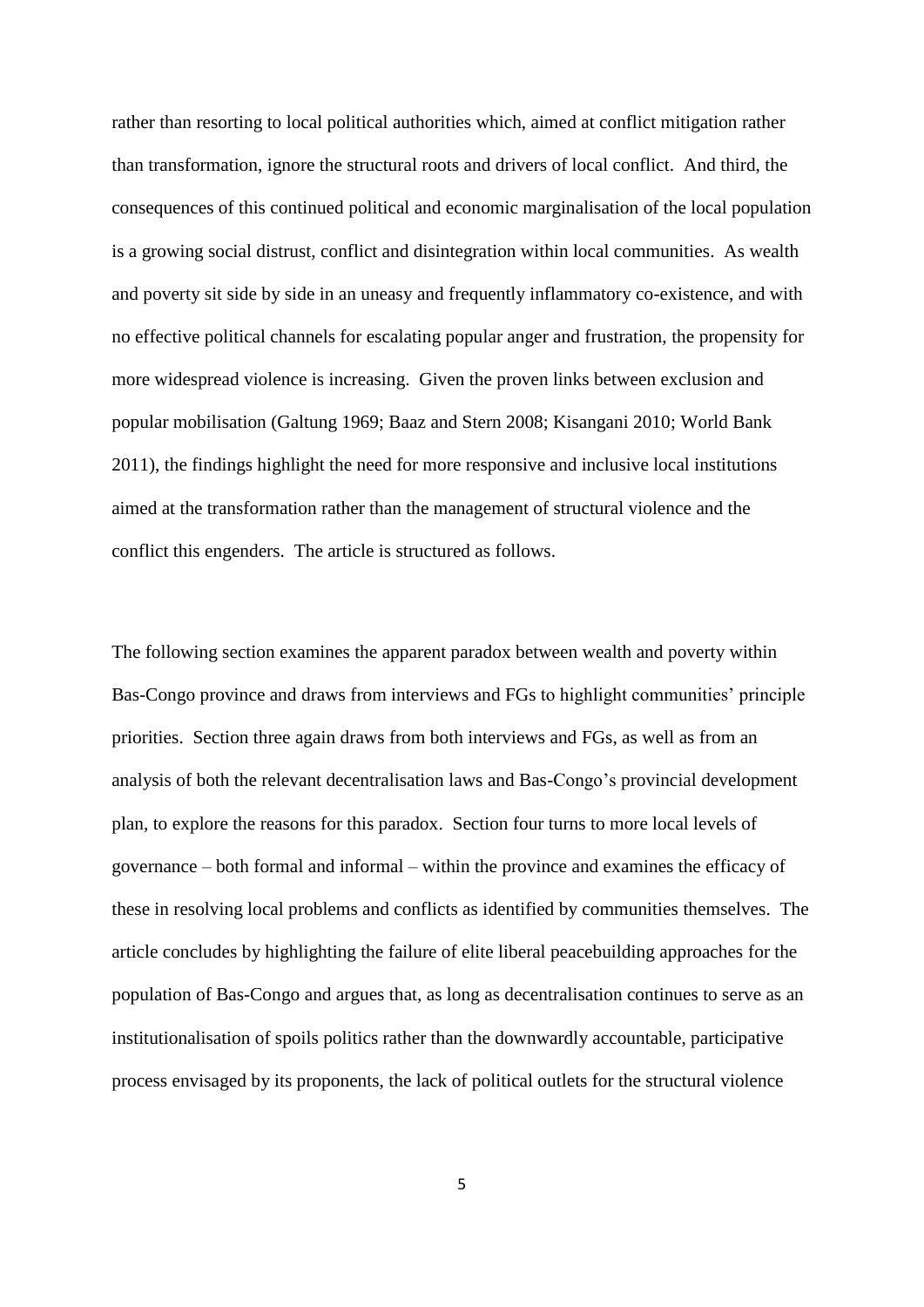thus engendered leaves no option but for more large-scale conflict in a region largely ignored by donors and the international development community.

#### **Bas-Congo: The paradox of poverty amid plenty**

Situated to the West of Kinshasa on the Atlantic Ocean, Bas-Congo is the smallest province in the country although, within the new 26 provincial configuration, it is the largest monoethnic one<sup>2</sup>. With a population of approximately 4.5 million, Bas-Congo is endowed with vast mineral resources (diamonds, gold, bauxite, phosphate, rock salt, oil shale, manganese, marble, alluvium). It is also the country's only oil-producing area, producing three billion barrels per annum with an estimated one billion barrels of reserves. According to the International Crisis Group (2012), Bas-Congo is financially more important to the country than Katanga due to its high level of oil production, although disputes are ongoing over offshore exploitation blocks between Kinshasa and Luanda (Trefon 2013, 148). Oil generated more than \$320 million in tax revenue for the country in 2010, the most recent year for which figures are available (EITI 2012, 32). Bas-Congo is also the site of the vast Inga hydroelectric dam which has been billed as having the power to electrify the entire continent<sup>3</sup>. There is a railway line between Matadi and Kinshasa and the country's only ports, Matadi, Boma and Banana, through which nearly all manufactured goods reach Kinshasa, are located in the Province (ADB 2009). These economic assets combine to make Bas-Congo the second largest contributor to the national budget (Liégeois 2009, 11),

These assets notwithstanding, poverty is widespread and growing across the province with a poverty rate close to 70% reported in 2009 (ADB 2009). While unemployment is estimated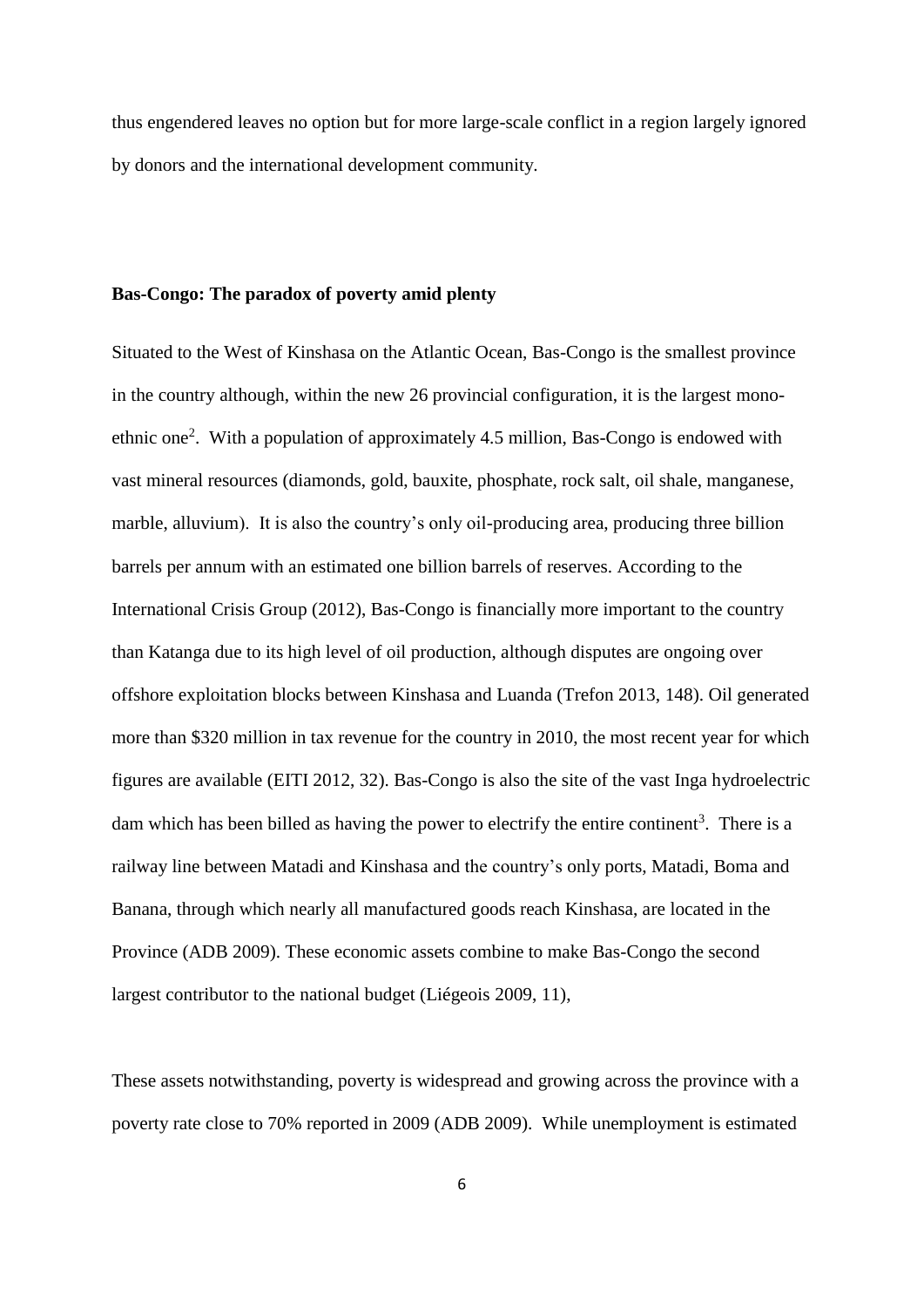at just 1.4 per cent, 76 per cent of Bas-Congolese work in subsistence agriculture, with just 14 per cent reported to be in informal, non-agricultural activity (PNUD 2009, 5). Moreover, surveys indicate that poverty is very significant in all categories of households with 79 per cent of households where the main earner is working in the private sector in poverty; 72 per cent of households where the main earner is in the public sector; and 71 per cent where the main earner is in subsistence agriculture (PNUD 2009, 6). Education is characterised by low primary and secondary enrolment rates and infrastructure in a very advanced state of dilapidation and disrepair. Despite the existence of a wide river network, the Bas-Congolese face continuous difficulties accessing clean drinking water, especially in rural areas but also in urban areas where water and electricity provision are also sporadic and unreliable. Despite these difficulties, there is little donor interest or involvement in the province due to its perceived affluence (state officials, NGO representatives and donors 2013 and 2014, interviews).

Seeking to explore perceived differences between standards of living a generation ago (under Mobutu's decentralisation model) and today, residents were asked to compare living conditions and to explain where, if at all, significant changes have taken place. The vast majority (95%) of residents interviewed report that living conditions have deteriorated significantly over just one generation. Three key issues are highlighted – economic insecurity, food insecurity and personal insecurity – notably for young women and girls. The most pressing issue is the rapidly escalating cost of living combined with little or no remunerated job opportunities which leaves many families struggling to meet the basic necessities. The logging companies which provided much employment and prosperity during the colonial era gradually fell into decline, ultimately closing down following Mobutu's nationalisation programme in 1973, and leaving many families struggling to eke out a living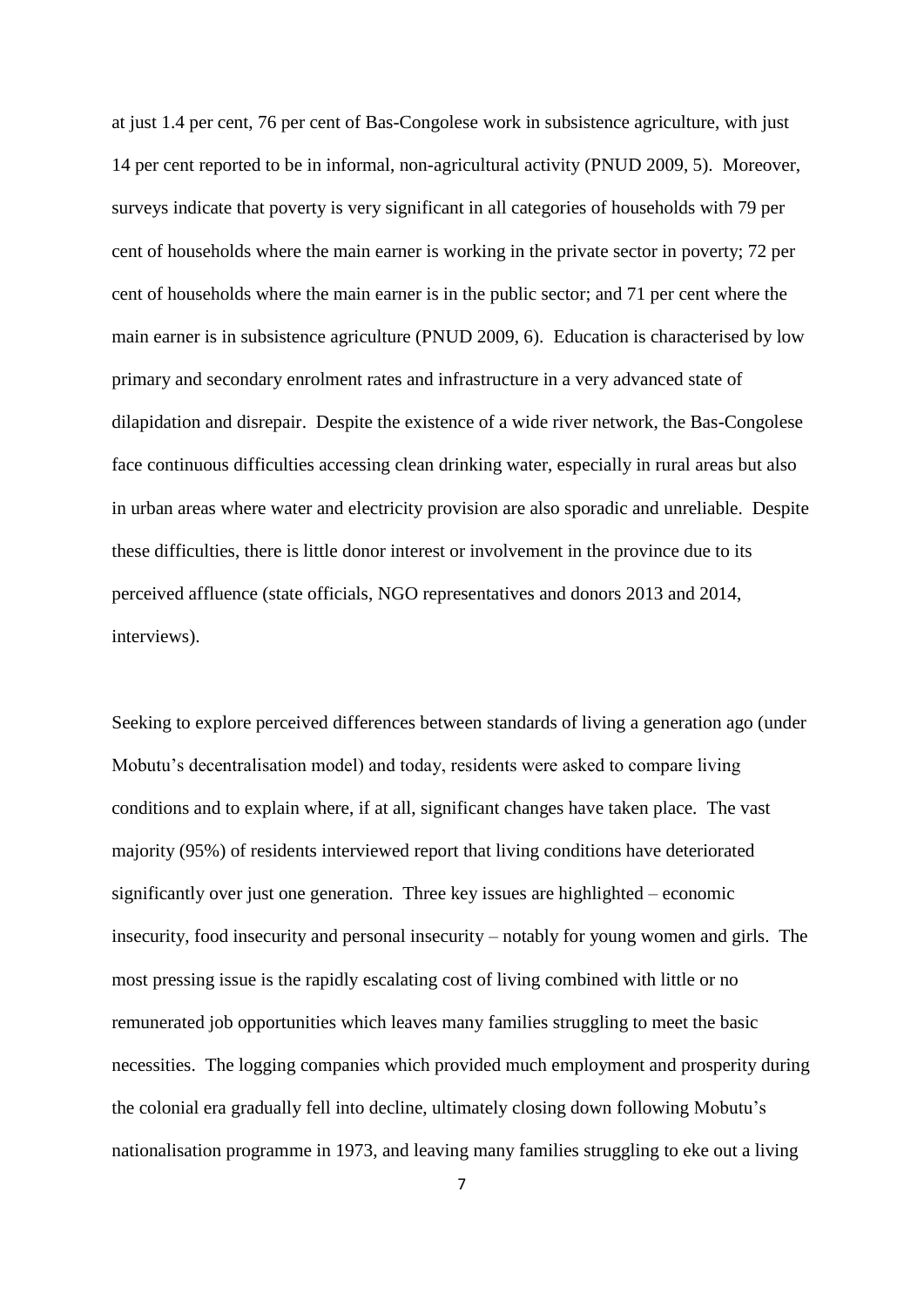in agriculture. Public sector salaries are low and unreliable – for example a primary school teacher earns approximately US\$50 per month, yet even this is sporadic and unreliable. Routine expenses are considerably higher. For example in Matadi, the provincial capital, rent for a regular family house with intermittent and unreliable services (water and electricity) is \$30 per month. Meanwhile, it costs \$75 a month for just the basic foodstuffs to feed an average six-member family (\$40 for a 50 kilogram bag of maize meal and \$35 for a similar weight of Fufu meal). On top of that, with teachers' salaries often unpaid for months on end, all schools require 'fees', reported to vary between \$20 to \$40 per trimester. Basic healthcare services, although available, prove unaffordable to many (2013, interviews).

The second major issue reported by residents interviewed is food insecurity. This is caused by high land rents (approx. \$20-25 per annum for an average 0.25 hectare plot) and falling land fertility due to both overproduction and increasingly erratic weather patterns linked to climate change. Almost all individuals interviewed (95%) across the 12 sample sites grow food – some at subsistence level and some to sell also. This is predominantly women's work and with plots generally located about five kilometres from main settlements to avoid theft, much time and energy is spent travelling to and fro on foot, toting heavy baskets of produce and tools. There is no agricultural advisory service, there are no oxen or tractors and no specialist inputs are available. Residents report extremely poor harvests (approximately 50 per cent germination rates), in part due to poor soil fertility, and in part to escalating climatic perturbations as the effects of climate change are increasingly felt. Consequently, food shortages are common. Indeed, a recent study (Savy Sunda et al 2011, 36) shows that hunger is widespread in the province with 60 per cent of households surviving on two meals a day and a further nine per cent on just one meal a day. These problems are exacerbated by the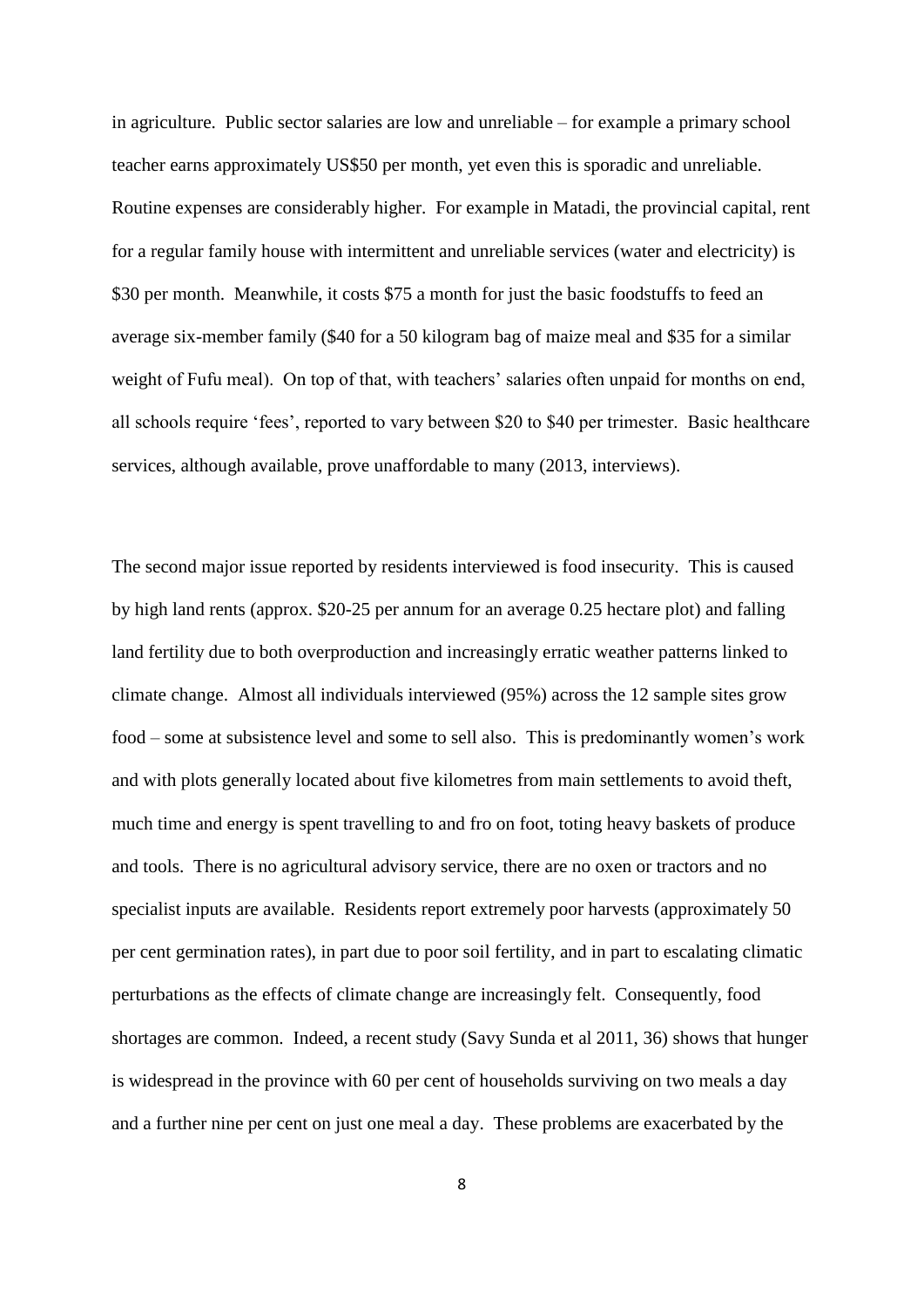reduced availability of land in recent years with significant tracts currently being appropriated by unspecified 'commercial interests' reputedly linked to the ruling Kinshasa regime (NGO representatives 2014, interviews)<sup>4</sup>.

The third most pressing issue raised is the escalation of personal insecurity, notably genderbased violence and rape. Gender-based violence in the DRC is pervasive and takes many forms. While the under-reporting of such incidents makes data on this extremely inaccurate, one report claims that 35% of women and children have suffered sexual violence; 43% emotional violence and 57% physical violence (UNDP, 2011, 28). While gender-based violence is especially associated with the war (see, for example, Meger 2010), it is not just a war phenomenon and is not just concentrated in the East (Baaz and Stern 2011). Popular understanding of what constitutes 'rape' in the Bas-Congolese context, coupled with strategies for addressing this belie the subordinate role of women in society. Rape is understood to mean as sexual relations with a female minor (under 18 years) and appears to only present a problem when pregnancy ensues. 45 per cent of interviewees overall described incidents of rape in their communities and noted that it is very much on the increase. This is ascribed to poverty and hunger (of young women and girls), together with a breakdown in public morality.

Thus, despite its considerable wealth and resources, life for many within Bas-Congo appears to have become increasingly difficult. These findings present something of a paradox. How can a province with such a wealth of resources fail to provide for its inhabitants? This is the subject of the following section.

9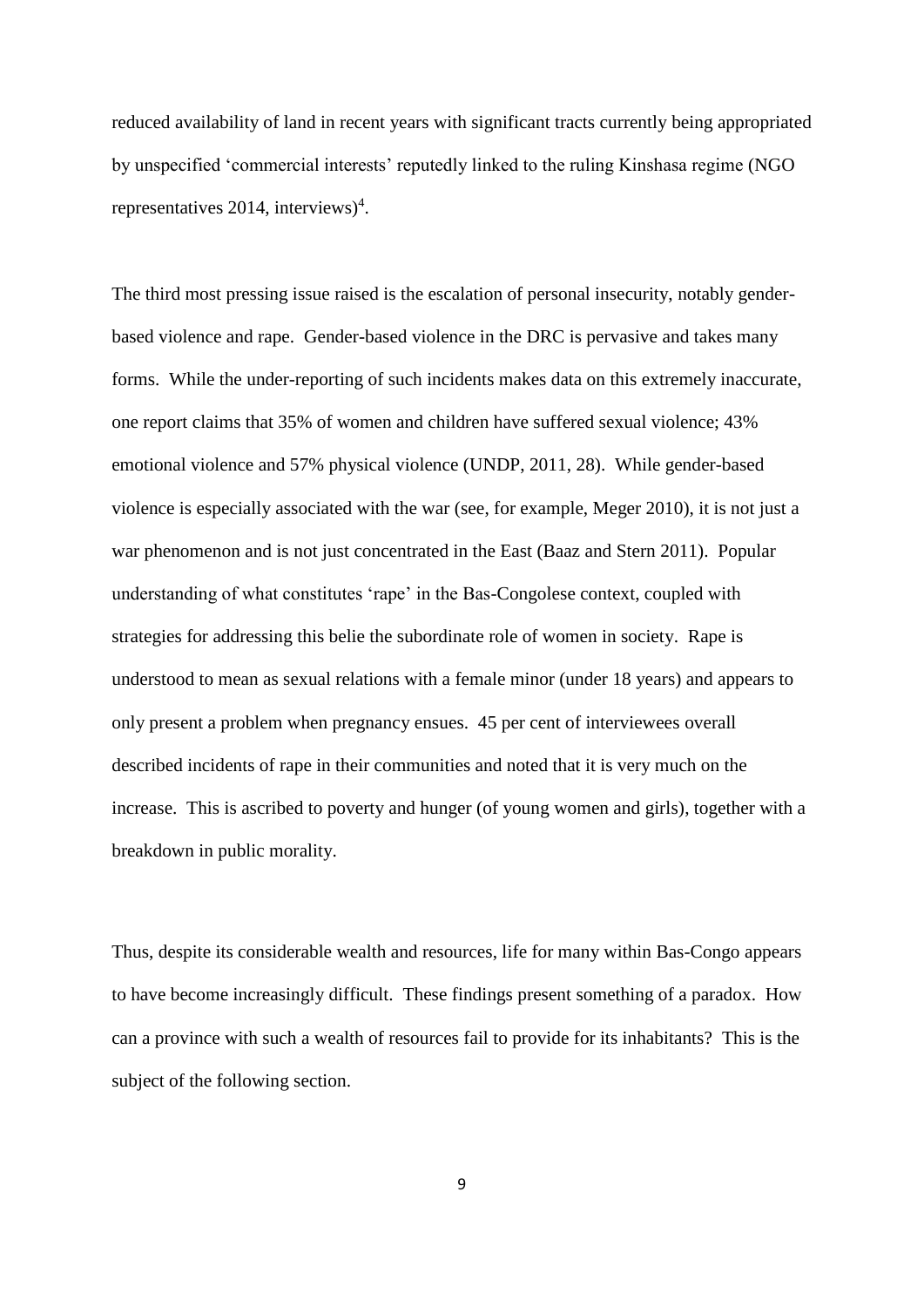#### **Explaining the paradox: Accumulation through statebuilding at provincial level**

As we have seen above, one of the principle critiques of the liberal peacebuilding model employed in the DRC as elsewhere is its implicit endorsement of an ongoing predatory politics of extraction. New institutions are formed, political leaders turned rebels become political leaders again, yet nothing fundamentally changes. While regional stability might be assured, for a time at least, the result for the general population is ongoing and even increased economic, social and personal insecurity. As this section demonstrates, with decentralisation viewed primarily as a territorial division of the spoils within the DRC, this is as true for provincial as for national levels.

Along with national power-sharing arrangements, constitutional reform, elections, and DDR programmes, decentralisation constitutes one of the main components of the standard liberal peacebuilding toolkit. Aimed at re-distributing power and resources, and with an emphasis on downwardly accountable, participative local institutions, proponents argue that it offers a pathway toward enhanced political legitimacy and greater political and social stability (Crook 2003; Smoke 2003; Devas and Delay 2006; Brinkerhoff 2011). However, in the DRC, decentralisation is modelled on both the South African model and the territorial process of 1982 (Vice-Minister of the Interior 2013 interview; international donors 2013 interviews), a model characterised by Ngoma-Binda et al (2010, 201) as '...*an authoritarian decentralisation, a parody of decentralisation, a decentralisation of façade*'. Mirroring other peacebuilding initiatives, the aim is a division of power and resources among the political elite rather than society at large. This is evidenced in the relevant law setting out the structures and functions of decentralised structures (RDC 2008) where the emphasis is on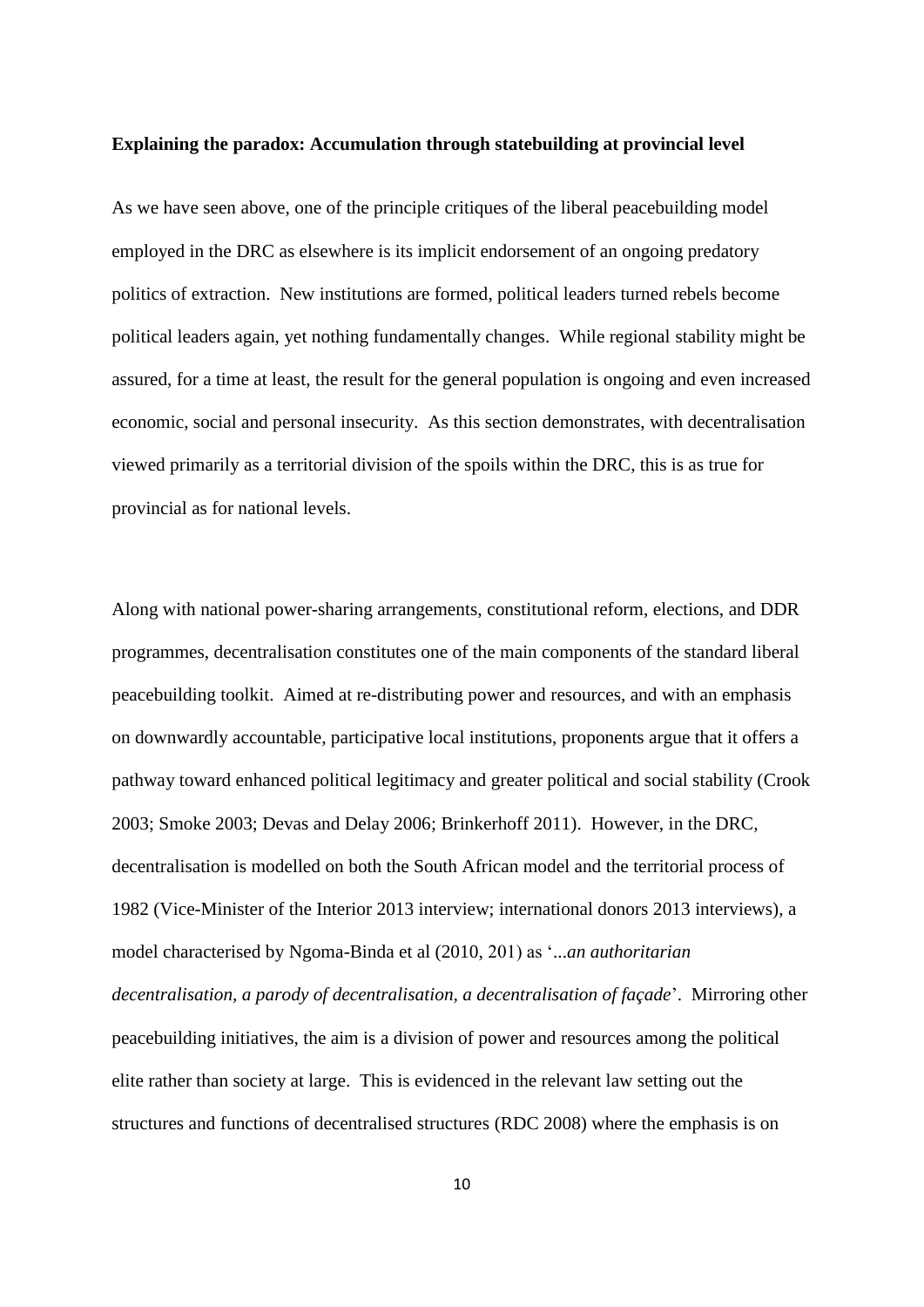upward rather than downward accountability and where, unlike analogous laws elsewhere, no provision made for public participation in local planning or policy. It is also evident in the accompanying decentralisation policy (RDC 2009) which, despite is principled commitment to *'democratic practices in the management of local and provincial affairs'* and its *'promotion of a culture of citizen participation*' (see Objectives 3 and 10 respectively, RDC 2009, 30-31), sets out a very limited and apolitical approach to such participation (see Gaynor 2013, 23-29 for more detail on the legal and policy framework). In fact, few are under any illusion as to what the real purpose of both the original programme and current (contested) moves to divide the country into 26 provinces.

*Decentralisation here, back in Sun City<sup>5</sup> , the people who were there wanted it for themselves, not for the population... Each one said 'Right, I will be Governor down there and I will profit. We will divide the country into 26 Provinces and everyone will get a piece'.<sup>6</sup>*

Bas-Congo, with its vast natural resource potential, has proven particularly attractive to political elites in this regard. This is manifest in ongoing political struggles between central and provincial elites over control and access to these resources. On the one hand, central authorities in Kinshasa are said to maintain control over the distribution of power and wealth in the province through a system of patronage networks (2013 and 2014 NGO and donor interviews). As Mayamba (2012, 44) notes, '*In the Bas-Congo, the authorities* [in Kinshasa] *collude with business interests in a web of nepotistic networks that control of vast swathe of the province's resources.'.* This is greatly facilitated by the fact that many of the key provincial positions such as the heads of army, police, customs and the land ministry are occupied by authorities from Kinshasa (2013, 2014 NGO representative interviews; see also Mouflet 2009 and Tull 2010 on this). On the other hand, Bas-Congolese provincial authorities are at the forefront of the so-called 'retrocession' debate – calling for the retention of 40 per cent of provincial resources within the province as set out in Constitutional Article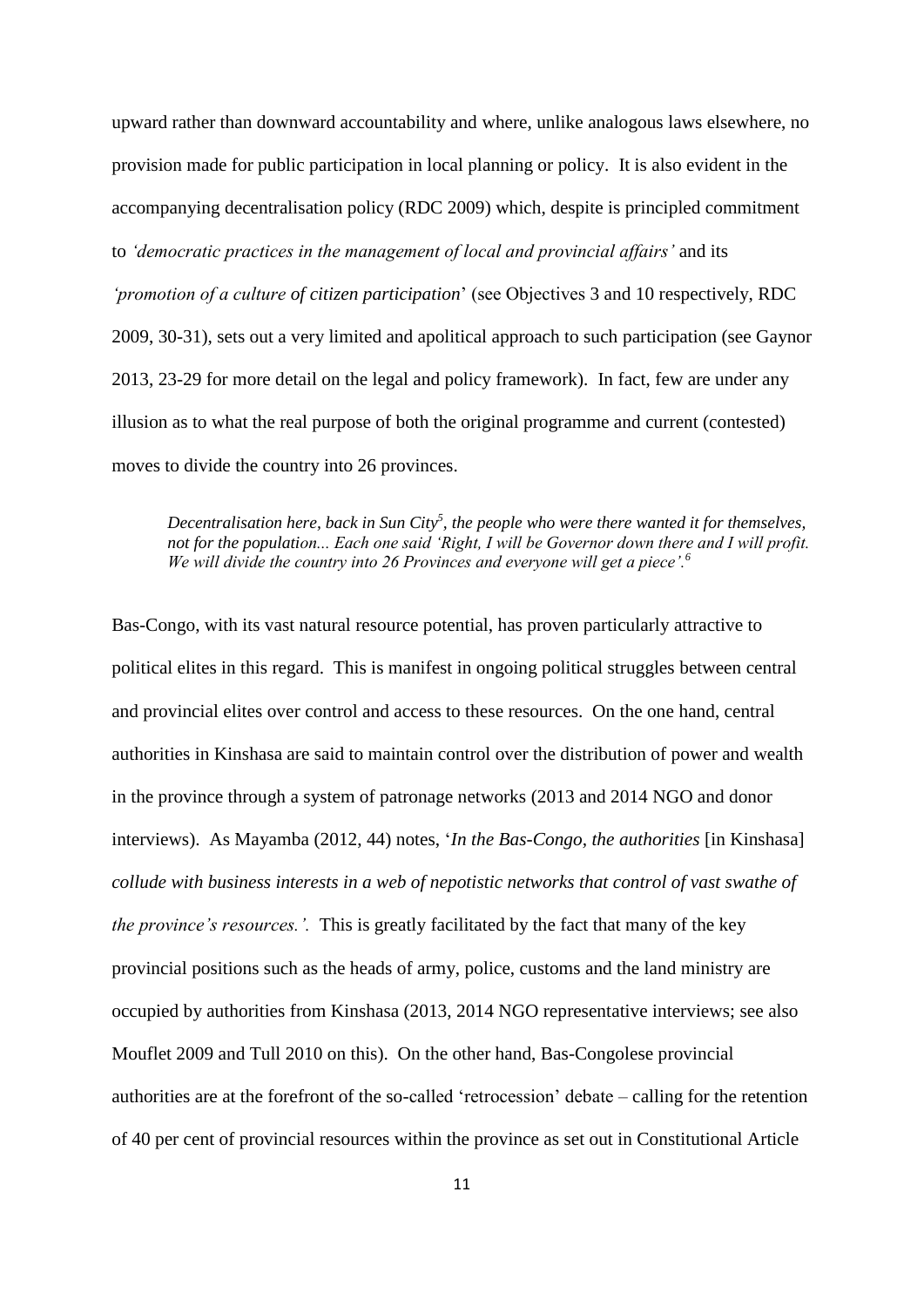175. More recently, following significant obstacles and delays, the Bas-Congolese succeeded in gaining control of the Governership as locally elected Jacques Mbadu ousted Kinshasa's favourite Déo Nkusu who, Vice-Governor since 2003 and Acting-Governor following the election of the sitting Governor to national parliament, rejected the outcome of provincial elections<sup>7</sup>. Notwithstanding this victory, the new Governor is now reported to also be in Kinshasa's pocket (2014 NGO representative interviews).

In Bas-Congo, the Governor governs over 10 ministers and an elected Provincial Assembly of 29 deputies who, in theory, serve a five year term. Elections were last held in 2006 and are now overdue. Following much debate and pressure, recently (February  $12<sup>th</sup>$ , 2015)) the National Electoral Commission published a calendar of elections which indicates that local elections will take now place on October  $25<sup>th</sup>$ , 2015 (CENI 2015). In theory, the role of the Assembly is to approve the provincial budget and control the executive. However, it suffers a number of shortcomings in this regard. It is highly stratified and dominated by powerful and experienced senior members. Newer members rarely, if ever, speak and members are reported to be more concerned with supplementing their income and profiting personally from their position and status (2013 donor and NGO representative ints.). There is no administrative support to the Provincial Assembly as the national Ministry responsible – the Ministry of Public Services is in complete disarray having had six different Ministers over the last five years (2013, int. Ex-state official). These issues notwithstanding, agreement was reached in July 2012 to devolve four key Ministries (health, education, agriculture and rural development, and the environment) to provincial level. Technical support (in public expenditure management) is being provided through a World Bank and UNDP sponsored programme<sup>8</sup> and, amid considerable confusion over the division of roles and responsibilities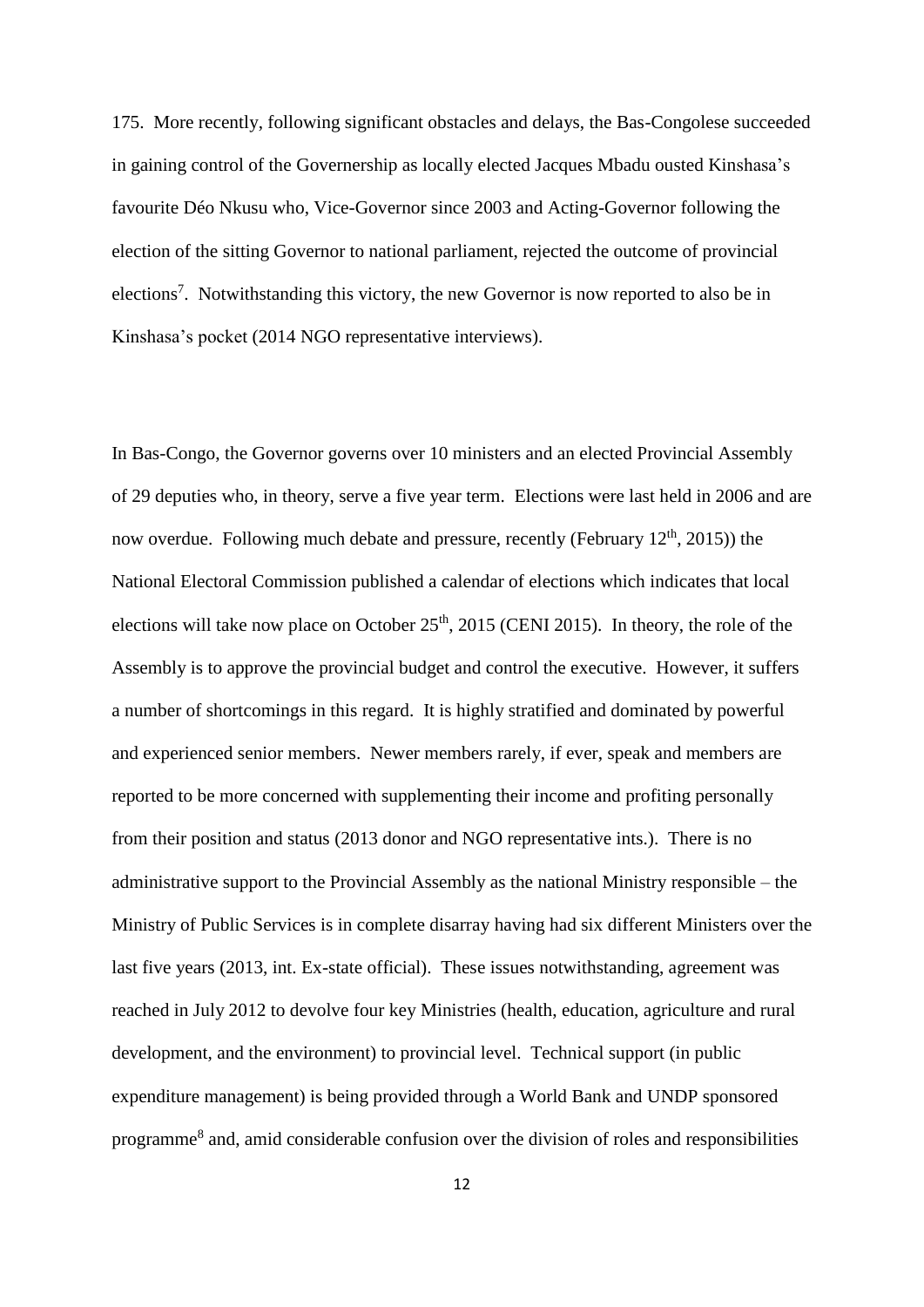(and hence resources) between provincial and more local levels, this devolution is due to be rolled out in February 2014 (2013, 2014 interviews).

Thus, technical supports notwithstanding, elite control and manipulation of the Assembly leaves it largely unaccountable and responsive to the public and, therefore, ineffective in addressing structural deficits and inequalities across the province. The public has not heard from or seen Provincial Deputies since the election campaign (tellingly termed 'propaganda' in Bas-Congo) and an overwhelming sense of frustration with and lack of faith in current institutions is palpable as residents describe how their authorities care only for their own interests and are neither willing nor capable of bringing the much needed employment and factories back to the province.

*It's a problem of Directors* [those that govern]*, in the level of the Provincial Government. The money comes but it never comes to the base. The Directors of this country work for their families only... Before they were honest, now they lie, they are selfish.* (Participant FG women, Mayunda)

*The money that they* [Provincial Deputies] *get in the Province office over there, it's to send their children to school and to live well... All the money they get, it's for their own lives, to go to Europe etc. They don't care a bit about us.*  (Participant, FG women, Ntomba3)

The lack of provincial authorities' responsiveness to local needs is further evidenced by a comparison of provincial priorities as reflected in the Provincial Action Plan (PAP) (GP, 2011) and those of residents where a clear mismatch in priorities is apparent. As outlined in the previous section, the three areas of economic, food and personal insecurity constitute the principle priorities of local communities. An analysis of the PAP however reveals relatively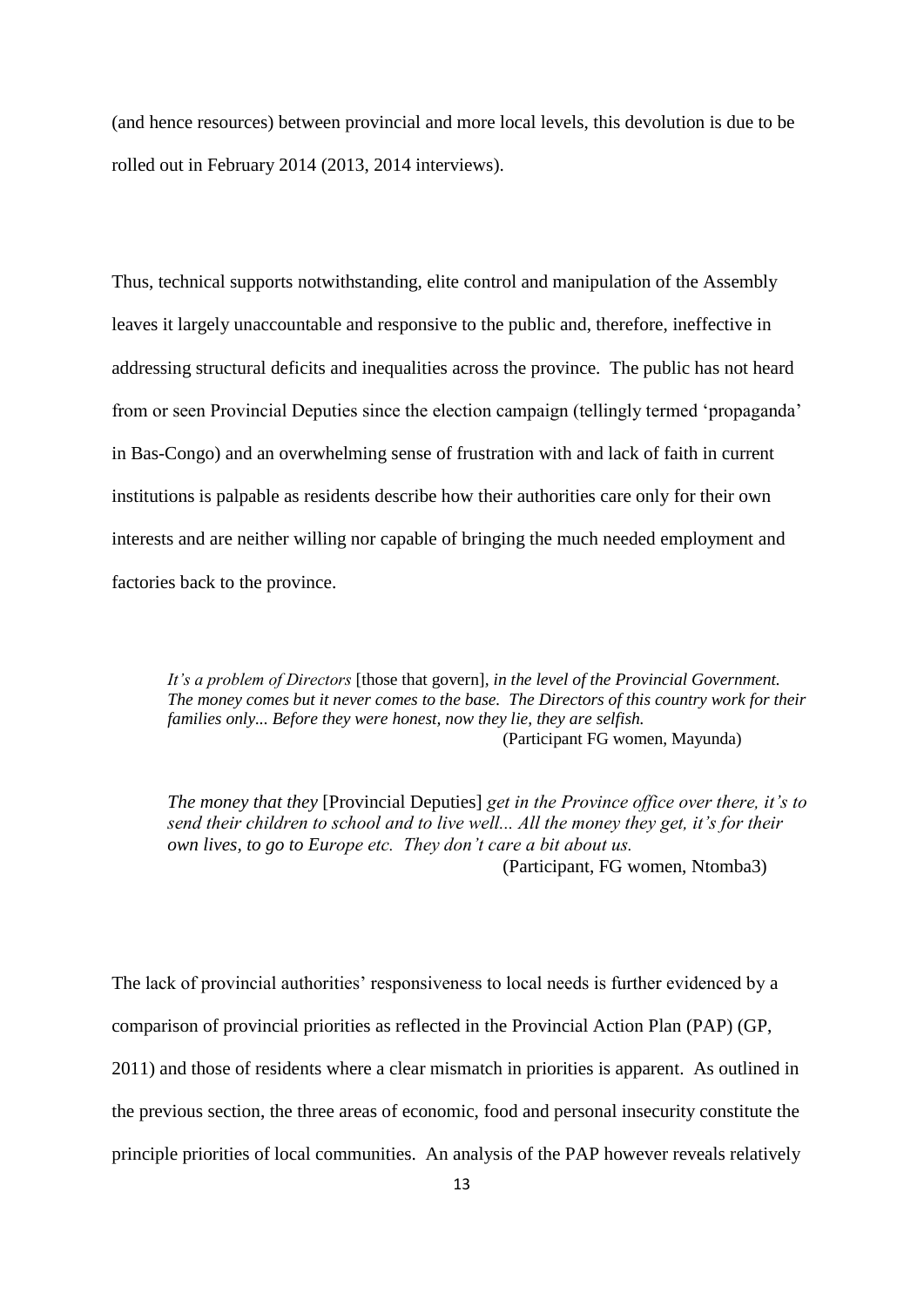low levels of support in these areas, yet high levels of investment in the systems and structures of rent extraction - governance structures themselves and mining. These priorities are echoed in interviews with both the Provincial Minister of the Interior and Cabinet Directors in the Governance office who also stress the importance of roads for transportation of resources (2013, interviews).

The PAP is a comprehensive plan setting out all the programmes the provincial government envisages for the province over the 5 year time frame 2011-2016. Given the lack of transparency around Assembly debates and decision-making, together with the lack of documentation in this respect, it is the sole document which provides some indication of provincial government policy. Comprising four pillars, it includes figures on overall budgets, budgets secured and funding sources (state, province or other funders). While the overall budgets for different programmes do not necessarily give an indication of priority (as certain activities simply cost more than others), the percentage of provincial spending for secured budgets potentially does<sup>9</sup>. Specifically, a 100 per cent spend is taken here to indicate a high priority while a 0 per cent spend is taken to indicate a low or non-existent priority. Although, as the PAP contains no narrative section and it is unclear what exact actions are intended by the different headings, most headings are sufficiently self-explanatory to give a good indication of provincial government priorities.

Of the four pillars set out in the PAP, '*Good governance and peace promotion'* has secured the most funding (80 per cent of its overall budget). Within this, the highest provincial spend (100 per cent funding from the province) is on '*improvements in administrative governance'*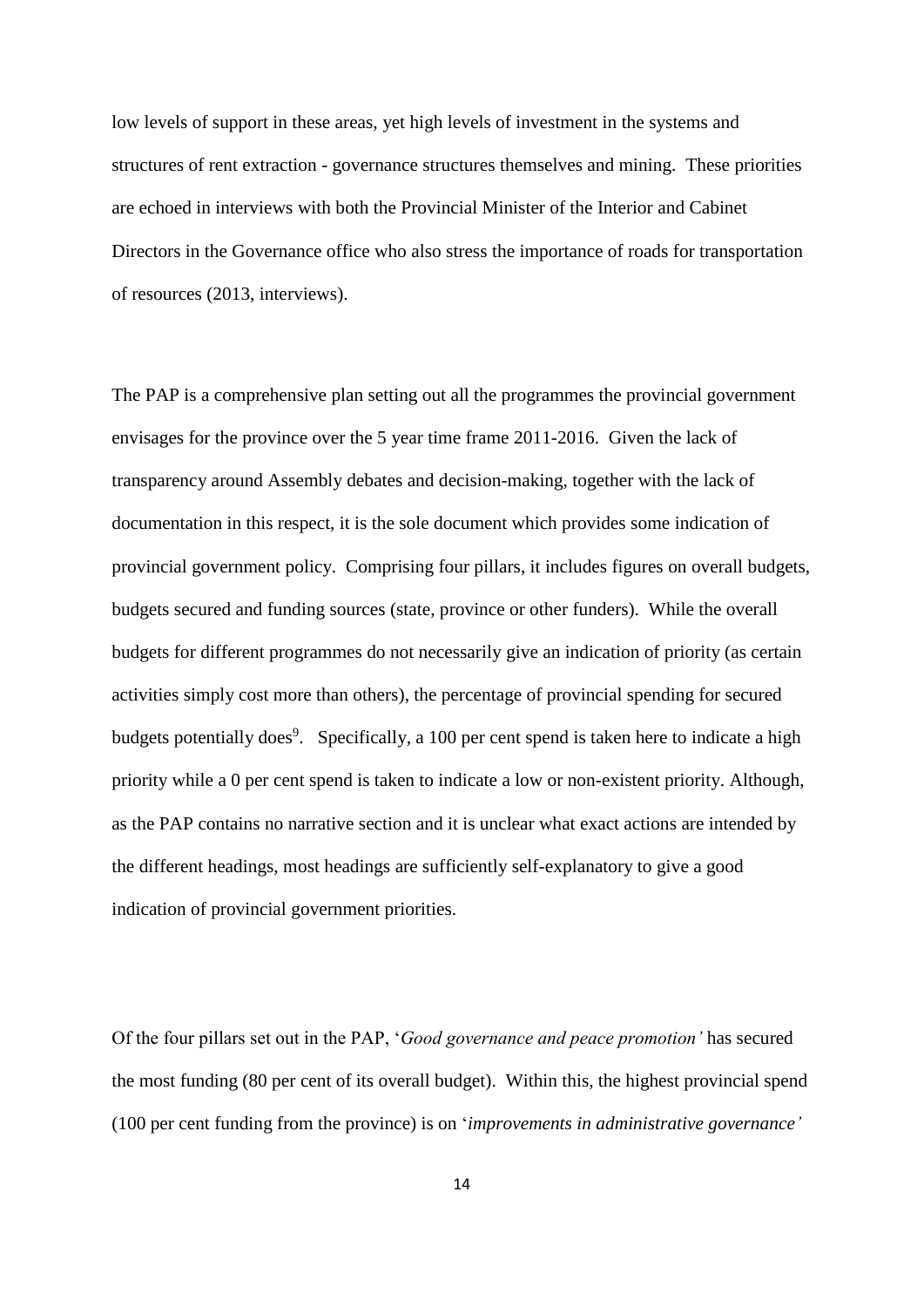while there is a 0 per cent spend on '*local development promotion'* and '*justice and security'*. The second pillar, *'Economic diversification, growth acceleration and jobs promotion' –* one of clear relevance to communities – has secured just 37 per cent of its overall budget. The provincial government is focusing its resources in two areas – '*systems management*' and '*improving mining revenues'*. While the latter area may provide some local jobs, given the extractive patterns seen elsewhere in the country, it is unlikely to bring any significant benefits to local communities. Contrarily, the two areas attracting no provincial support are the *'development of provincial industries'* and the '*development of local tourism'* – both of which have significantly more capacity to generate local employment – a core priority for local communities. The third pillar, *'Improvements in access to social services and human capacity building',* has secured 43 per cent of its overall budget, with provincial resources focused in the somewhat arbitrary areas of *'sport and leisure activities',* the *'valorisation of provincial cultural patrimony'* and *'the improvement of rural habitat'.* Meanwhile, social welfare programmes including *'social protection for widows and orphans', 'protection for children and vulnerable groups'* and *'assessment of HIV impact'* are receiving no provincial funding. Finally, the fourth pillar, *'Protection of the environment and fight against climate change' –* again, a clear priority for communities facing falling and failing harvests, has secured just one per cent of its overall budget, and all provincial resources are focused on adaptation rather than mitigation strategies, together with risk management in the event of environmental disasters. Taken together, the findings from the PAP analysis appear to reinforce the perceptions of FG participants and individual interviewees – that provincial authorities appear more focused on personal enrichment and resource extraction than on the needs and exigencies of their constituents.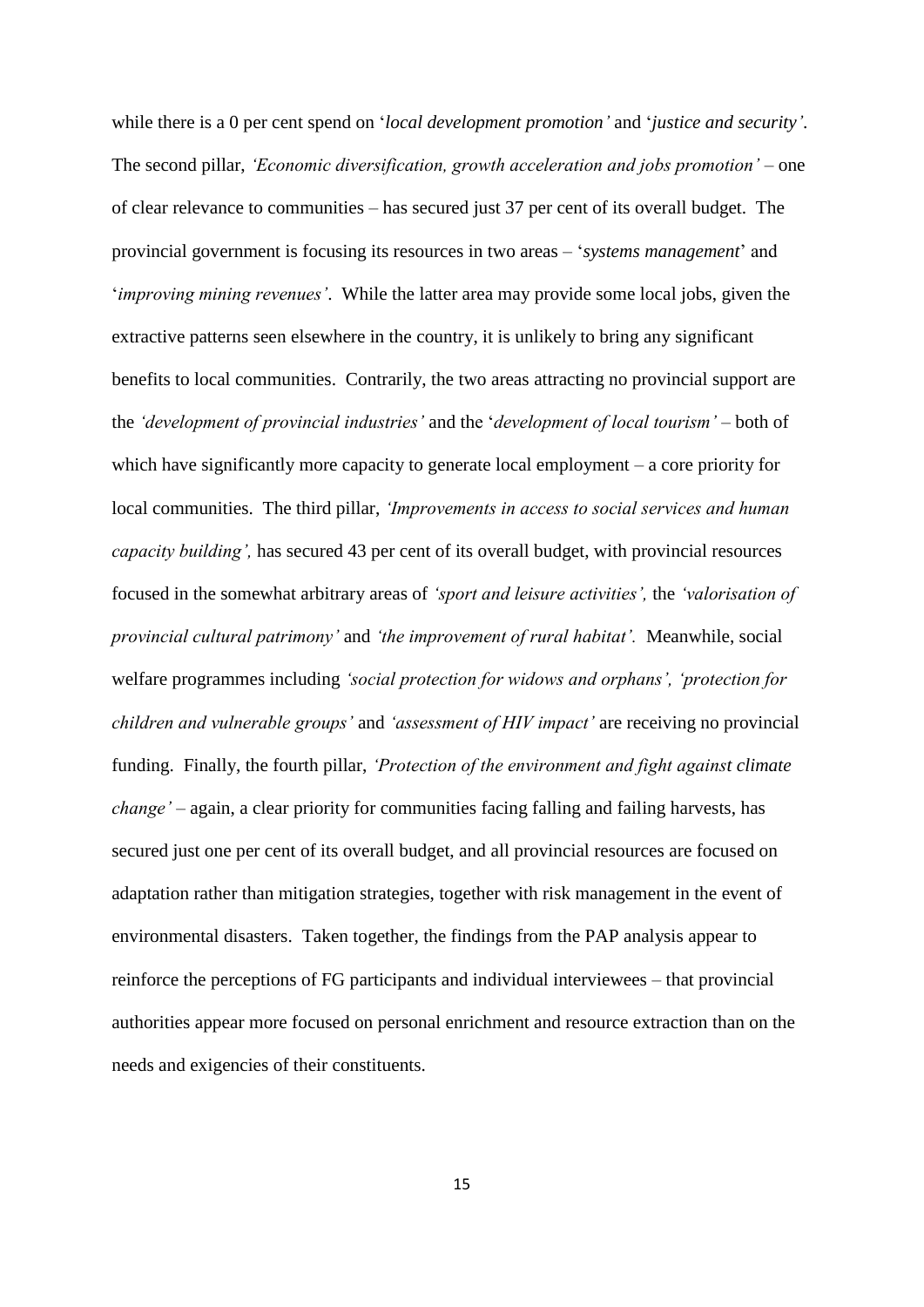Overall, the analysis presented in this section reveals a mismatch between the priorities of provincial authorities and those of local communities. This indicates a low level of responsiveness and effectiveness of provincial structures *vis à vis* community needs. This, combined with the predominantly negative public perceptions of their motivations, points to low levels of public legitimacy of these provincial level structures and agents. In the following section we turn to an examination of the effectiveness of more local governance structures in this regard.

### **Beyond the province: The efficacy of more localised governance structures**

While planned local elections have yet to take place $10$ , local governance structures comprising a mix of appointed, informally elected and traditional authorities and closely resembling those of the Mobutu era are in place at a range of local levels. At what is known as the ETD (Decentralised Territorial Entities) level, authorities include town mayors and *bourgmestres* as well as sector chiefs in rural areas. Of all levels of local governance, these authorities are the least familiar local communities however (just 23 per cent of interviewees – 11 per cent urban, 29 per cent rural – professed to some idea of their role). Among the 23 per cent of interviewees with some idea of their role, they are viewed as remote administrators reporting to provincial level authorities and imposing fines and penalties on populations on their behalf. Despite their relative remoteness however, a number of donors (including the CTB, DfID, the UNDP and USAID) supporting efforts in other provinces are now focusing their support at this level in the belief that these authorities can more effectively manage local conflicts and development (2013 interviews).

16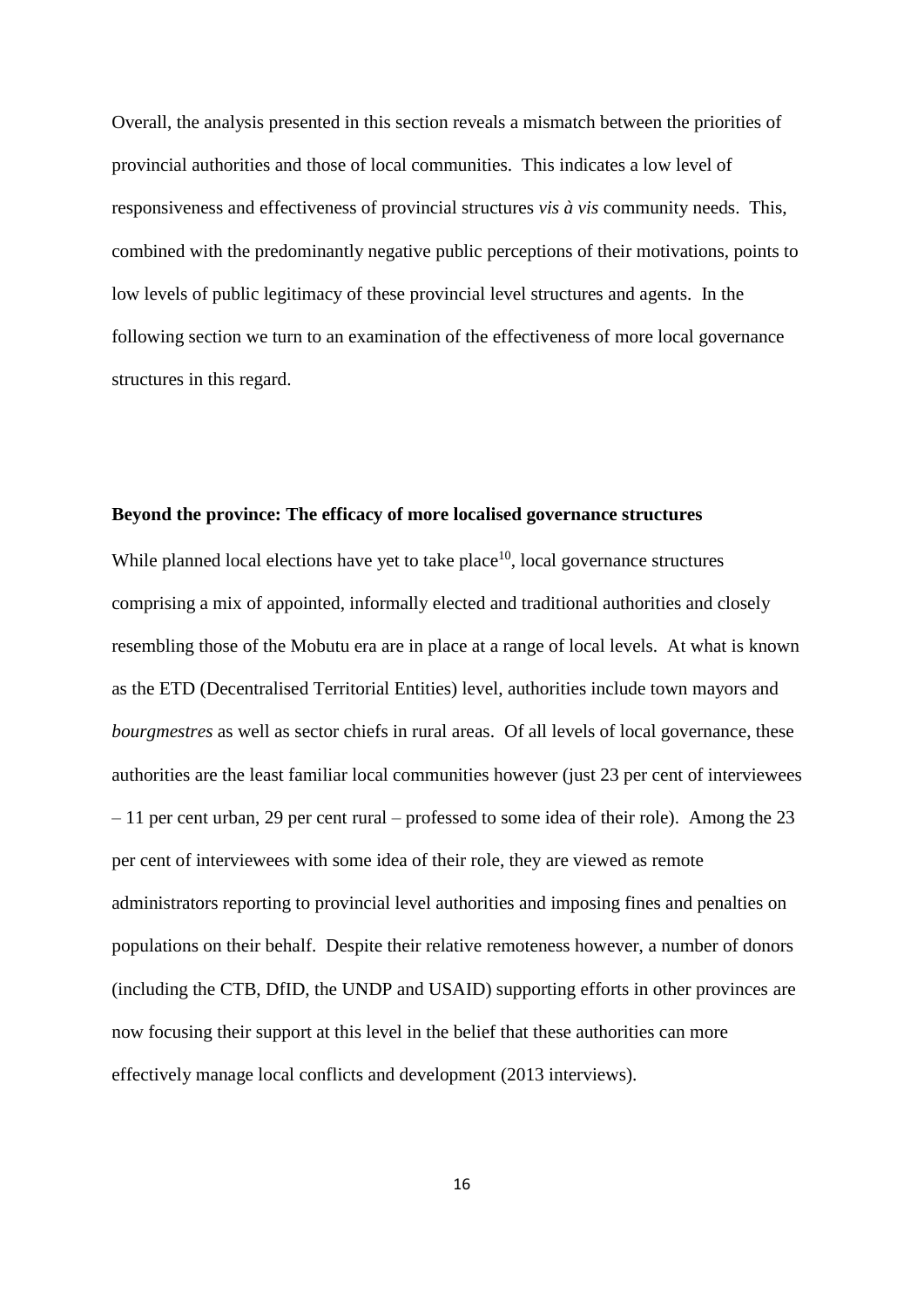At more local (sub-ETD) levels again, a bewildering complex web of local structures and leaders – both formal and informal – operate. Some of these are appointed by ETD authorities (neighbourhood chiefs, locality chiefs, agglomeration chiefs and avenue chiefs) and some constitute traditional positions of power (village chiefs, land chiefs, group chiefs) which remain within particular clans passing from uncle to nephew. Some are paid positions and some are not (generally those at the most local levels). In addition to these authorities who, traditional or not, sit within the formal political structure which has been in place since Mobutu's time (indeed, a number of local authorities interviewed have held their offices since this time), other local leaders identified are religious leaders, teachers and, to a lesser extent, NGO representatives $^{11}$ .

Leaders and authorities at the most local, sub-ETD level, living within their communities, are well known to all. Their roles are twofold – communal problem-solving (on issues such as water provision, electricity provision for urban dwellers, roadworks following heavy rains etc), and local conflict resolution (2013, ints., FGs). They thus fulfil a potentially invaluable role in mitigating the consequences and addressing some of the underlying causes of economic and social exclusion. Yet, as the findings below demonstrate, their effectiveness in these areas is somewhat limited in a number of respects. In relation to problems with communal services, less than a third of interviewees (10 percent urban, 41 per cent rural) claim that they approach their local leaders when there is a problem. Twenty-eight per cent (39 per cent urban, 21 per cent rural) abandon the service altogether. A number of abandoned water pumps were observed over the course of fieldwork and all interviewees in urban areas enjoy sporadic electricity supply with a number having gone without electricity for between three and six months despite receiving monthly bills for the service. Eleven per cent of interviewees (same urban and rural) have attempted to resolve problems themselves in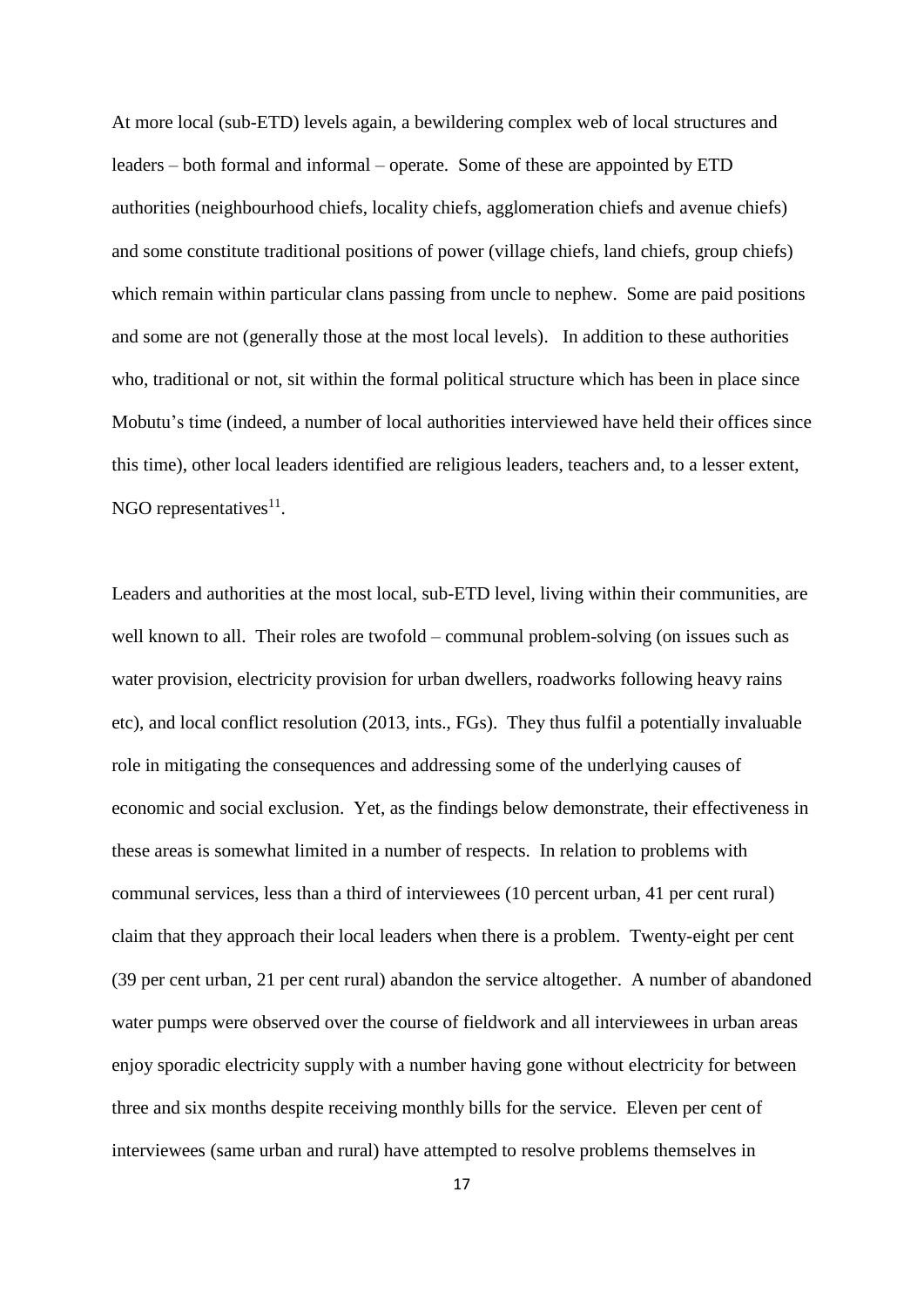collaboration with their neighbours. This often involves seeking financial contributions from each household for the costs of parts for water pumps, electric cables, transformers etc. However, as one FG participant outlines below, increasingly it has come to involve more confrontational methods also.

*The problem is there is just one* [electricity] *line... and we are all on this one line. We send it*  [electricity] *to neighbouring countries, but here it is blocked. And so now we are back to candles*. *We have gone many times to the SNEL<sup>12</sup> office but it never works. So what we do now, each time one of these* [SNEL officials] *comes with a bill, we have started to hit them. We have understood that complaints will get us nowhere. So when these people come we beat them up... That's our solution*

(Participant 1 from Avenue A, FG men, Soyo)

More broadly, asked about their own personal engagement with local authorities, it is striking how many people have never consulted with them on any issue. Overall, just 18 per cent (with slightly more men than women and no significant urban/rural differences) of all interviewees have ever consulted a local leader. Delving into the reasons for this reluctance to involve local leaders despite a high level of awareness of their role, interviews and FG discussions revealed that this is because a) the costs prove prohibitive ('voluntary' contributions run from the cost of a case of *Primus* beer (approximately \$15) upward depending on the issue and how many leaders become involved); and b), in relation to their role in local conflict resolution, a reticence to publicise issues which may be contained among the parties involved<sup>13</sup>. Of those that have consulted (or been summoned by) local authorities, cases have involved disputes with neighbours – usually over children's misdemeanours; husbands/wives sleeping with others; cases of domestic violence; theft; and land disputes. The costs incurred in these cases, all of which involved local, sub-ETD authorities, ranged from US\$ 50 to US\$ 200. While certainly off-putting, these costs are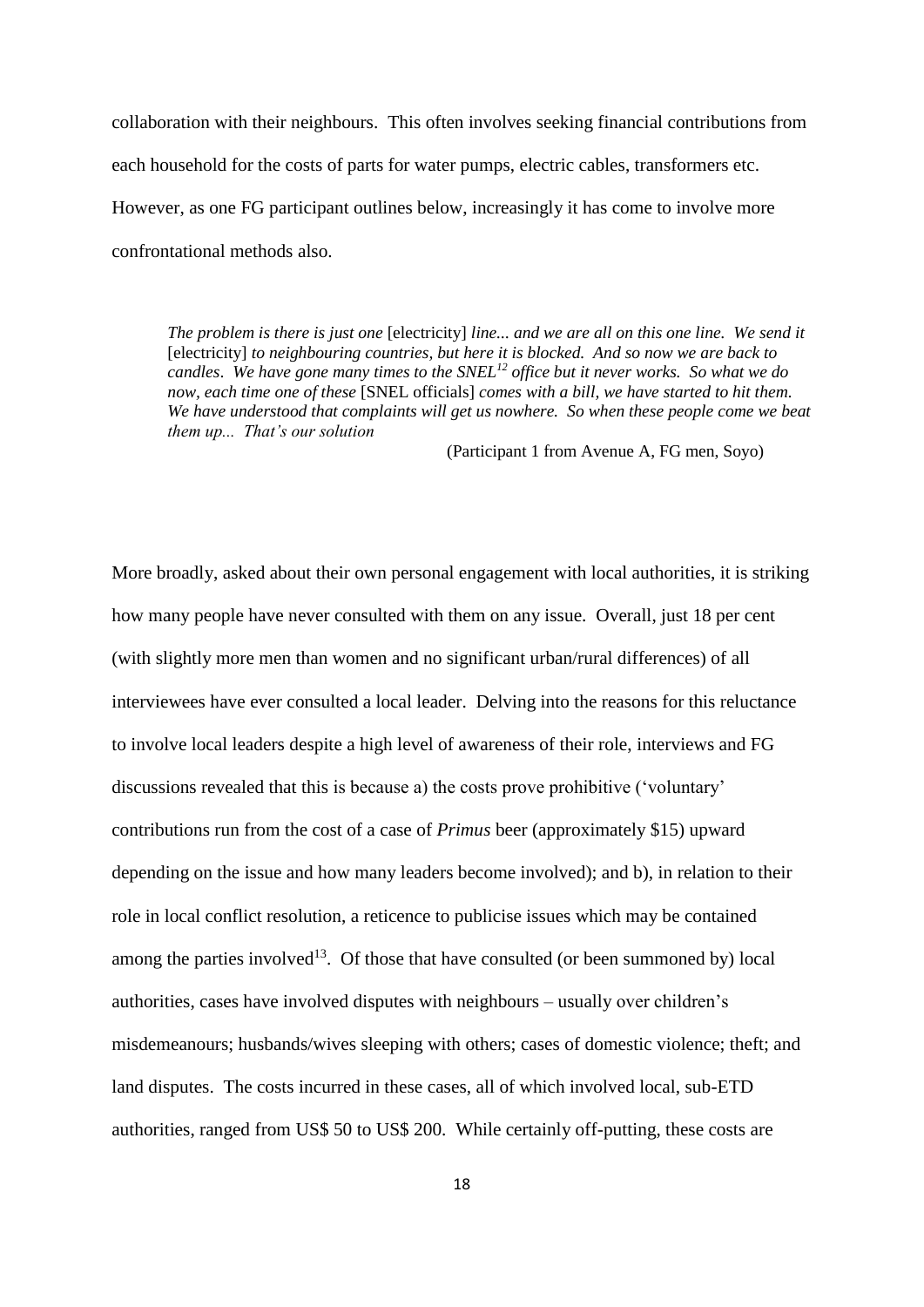significantly lower than those enforced by authorities at higher levels (the police and court system are particularly onerous) where costs escalate rapidly and justice is clearly the preserve of the powerful and wealthy. Of note however, in relation to locally treated issues, while these cases are regarded as 'resolved' in the sense that local chiefs have made their rulings, the underlying conflicts remain or, in some cases, have clearly intensified (ints. 2013). In the range of cases detailed by interview and focus group participants, relations remain strained and the respective parties continue to avoid each other.

As the findings set out in this section have shown, there is little public knowledge of the role or function of ETD level administrators. Meanwhile, the most local (sub-ETD) level authorities, while well known, nonetheless prove relatively ineffective in assisting local communities to deal with the hardships and difficulties encountered daily. And in contrast to accounts of daily life in the East of the country<sup>14</sup>, there is scant evidence in Bas-Congo of parallel forms of governance or coping strategies within the challenging socio-political climate. While efforts are made by local communities to address deficiencies and failures on service delivery, the problems often persist or re-surface. Moreover, while local authority interventions in local conflicts may appear to resolve these with fines imposed upon one or more parties, underlying tensions and animosities remain long after the supposed 'resolution'. In effect, local authorities are reproducing and perpetuating the economic and political exclusion of communities from elite networks of power and influence by somewhat ineffectively trying to manage rather than transform the social fallout of this exclusion. The social consequences of this are examined in more detail in the following section.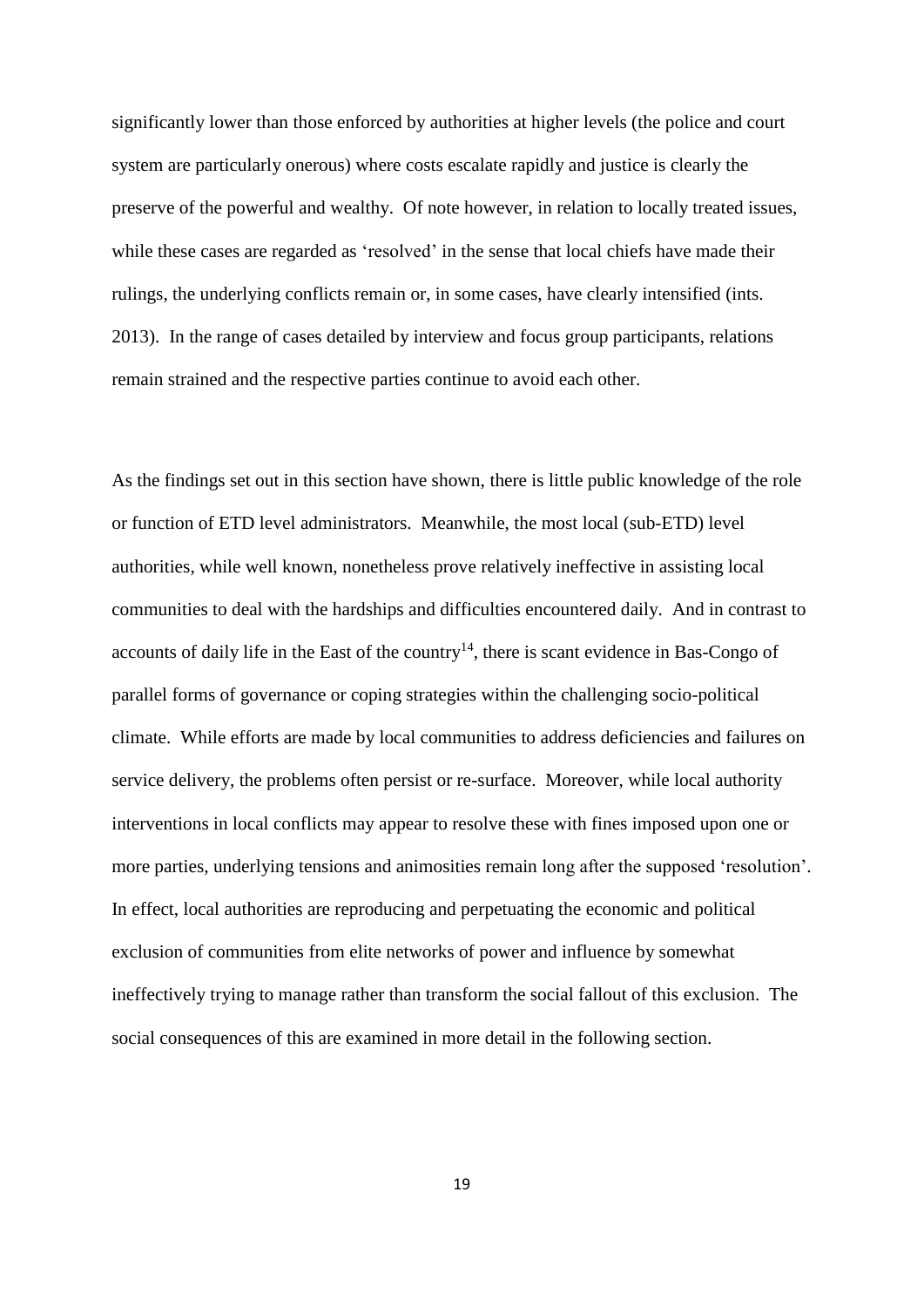### **The consequences of exclusion: Structural violence and social breakdown**

Both the relative ineffectiveness of local governance and the ongoing political, economic and social exclusion of both local leaders and communities result in three main social consequences. The first is the escalation of jealousy and hatred within and between families. FG participants from two different sites outline the issue.

*The problem is poverty. If everyone works, no one can be jealous of the other. When there is a lack of jobs - me, I get up in the morning. I am at home and there is nothing* [no food] *in the house. The other, he gets up also. Perhaps he eats some bread. I sit there and watch him. And he, he looks up and says, "me, i'm eating eh?". And this can cause hatred .*  (Participant FG men, Tshela Centre)

*If you have work, you won't have hatred against the neighbours. You will have everything you need for life, for the house.*

(Participant FG men, Mayunda)

In the absence of other outlets, the escalating levels of material depravation are causing residents to turn on each other. The social and psychological implications for the Bas-Congolese constitutes one of the principle and most damaging symptoms of structural violence whereby institutionalised inequalities, including unequal access to employment, services and to basic rights, may result in psychological and emotional damage (Galtung 1969). With distrust and animosity growing within communities, explanations for day to day difficulties are increasingly sought in the spiritual realm where, residents report, the incidences of good fortune being sourced or stolen are on the increase (2013, interviews FGs). An intervention from a female focus group participant from a site in Matadi town, speaking of changes which have taken place over time, illustrates this trend.

*There are those who seem to be generous. They give you money. But in the spiritual realm, they recuperate this. He comes and gives you presents. But at the spiritual level he takes this back. It's perhaps your luck. When he comes he takes your luck. He becomes more and more rich because he has taken all your luck.* 

(Participant FG women, Belvedere)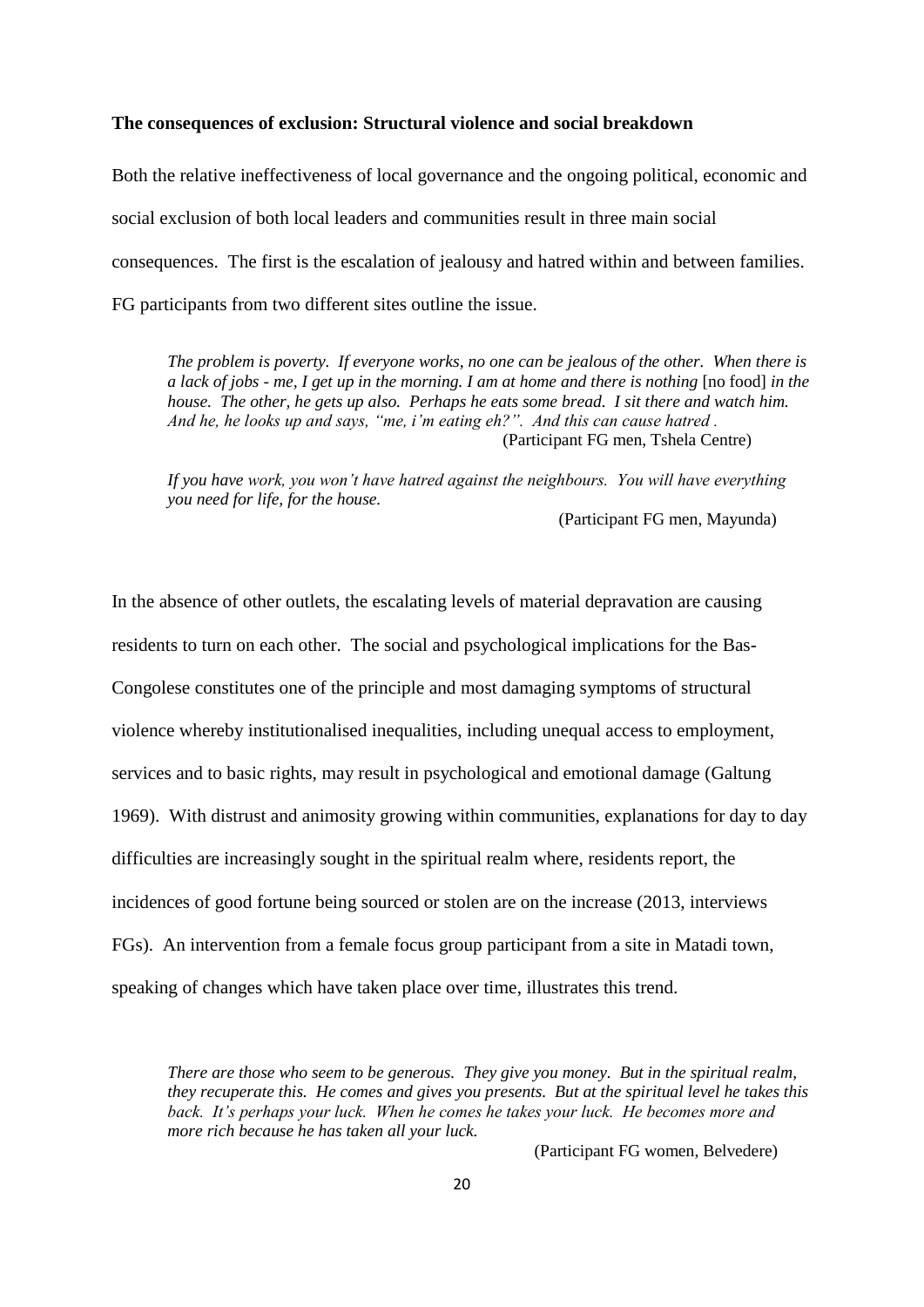A FG participant from Mayunda expresses the phenomenon succinctly when she confidently states that '*To do well today, you need to be an occultist.',* thereby profiting at another's expense.

Second, and related to this escalation of jealousy and hatred, is the growth in local conflicts and tensions. The principle source of conflict identified by research participants (46 per cent of all interviewees – 75 per cent urban, 30 per cent rural) is jealousy leading to '*calumnous*' allegations<sup>15</sup>, with these often linked to allegations of witchcraft and occultist interference. As the figures cited show, this is particularly prevalent in urban areas. The next major source of conflict (cited by 17 per cent of interviewees) is land, with frequent conflicts over ownership and ancestral rights. This, predictably, is more prevalent in rural than urban sites (24 percent versus three per cent respectively). One NGO offering legal services reports that 60 per cent of cases in the local courts are land-related (2013, interview) with these cases ending up in court when one of the parties possesses sufficient means to purchase justice. The high propensity for antagonism and conflict over relatively minor matters is possibly best illustrated by the fact that many people (13 per cent of interviewees overall with no significant difference between urban and rural sites) cite young childrens' minor misdemeanours (incurred through play) as another common source of conflict. And as many of the detailed cases outlined over the course of the research attest, a relatively minor incident can end up incurring significant financial and social costs to all parties if it ends up being dealt with by formal local authorities. Another source of conflict is '*polygamy*' – in this instance referring to when a spouse sleeps with someone else's spouse. This, interviewees claim, is symptomatic of acute poverty (women sleep with other men for money and/or food;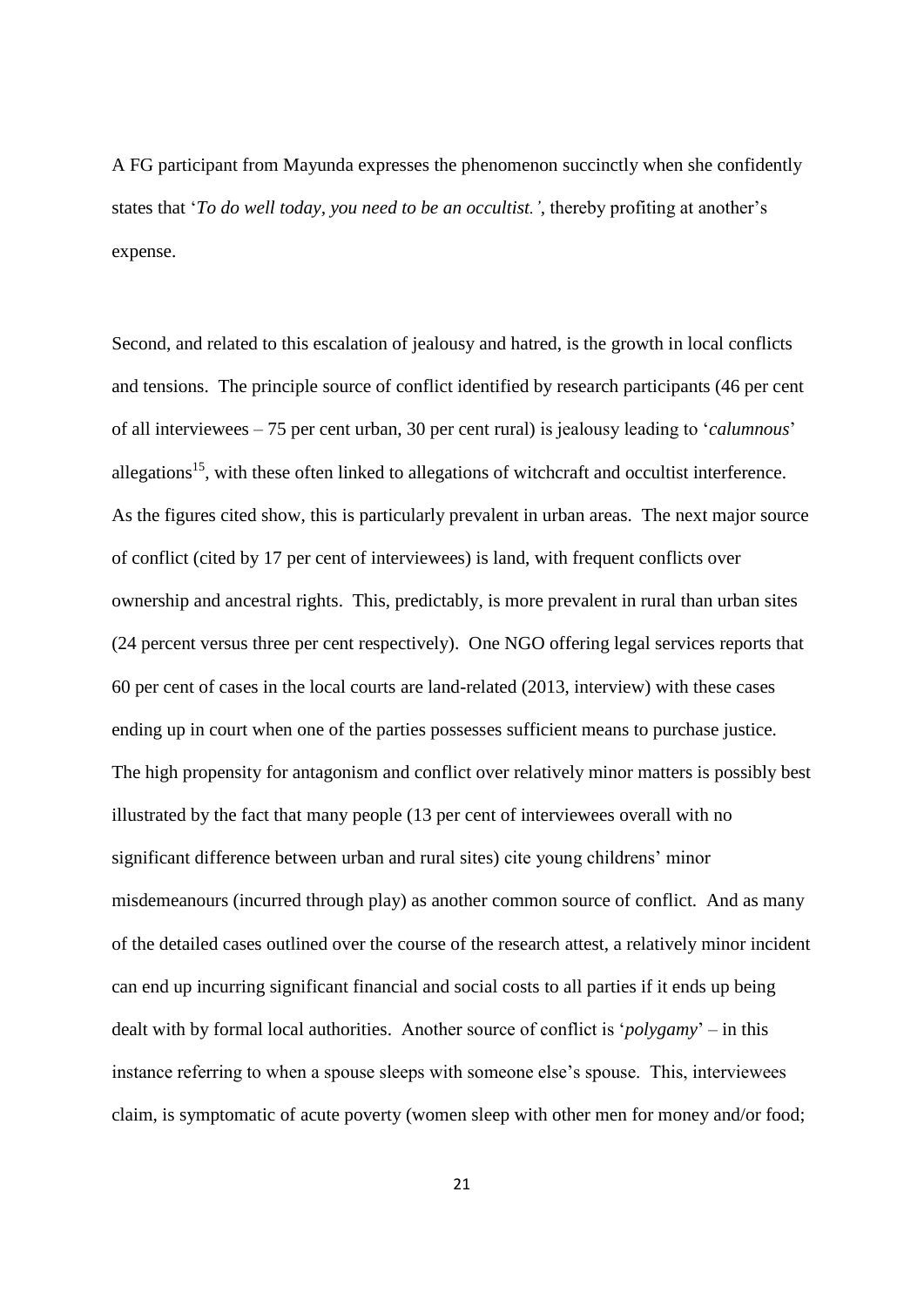men of means accumulate mistresses); domestic conflict and violence; rivalries between women; and a general social breakdown in norms and morality.

This leads on to the third issue which is the perceived breakdown in social norms around sexual violence and rape. As noted previously, gender-based violence in the DRC is pervasive and takes many forms. This is linked by many to the breakdown in family structures and norms coupled with the power and wealth of political status and prestige. As one focus group participant explains:

*There was more morality before. Papa worked and was paid. And so the children obeyed their Mother and Papa. Today their Papa has no work, the children do not obey. Because their Papa is not working and the parents are not in a position to look after their children.*  And the government, because of these events, makes our children their 'girlfriends' [petites chéries] *and it's a disaster. All these fat Papas, these fat Monsieurs...*

(Participant FG women, Soyo)

The culpability of the political elite for this state of affairs is clearly articulated in the

following angry response in relation to this issue...

*The children are chased from school* [because they do not have their 'fee']*. When they are chased like that they are on the street. They meet with a man who has some money. There, there will be a rape. Now all this falls on the head of the parents, 'she was raped, she was raped'. But it's the state that is responsible. If there are rapes, it is the state that is responsible for that. So the state needs to take now all the mechanisms necessary so that children are not chased from school because of 5,000 francs for a library...*  (Participant FG men, Tshela)

While some commentators (for example, Trefon 2013) rightly highlight the importance of individual and community agency and coping strategies in the face of acute political and economic marginalisation, the findings presented here highlight the relative paucity and ineffectiveness of these within the Bas-Congolese context. It would appear that the potent combination of acute social breakdown and distrust in the context of entrenched traditional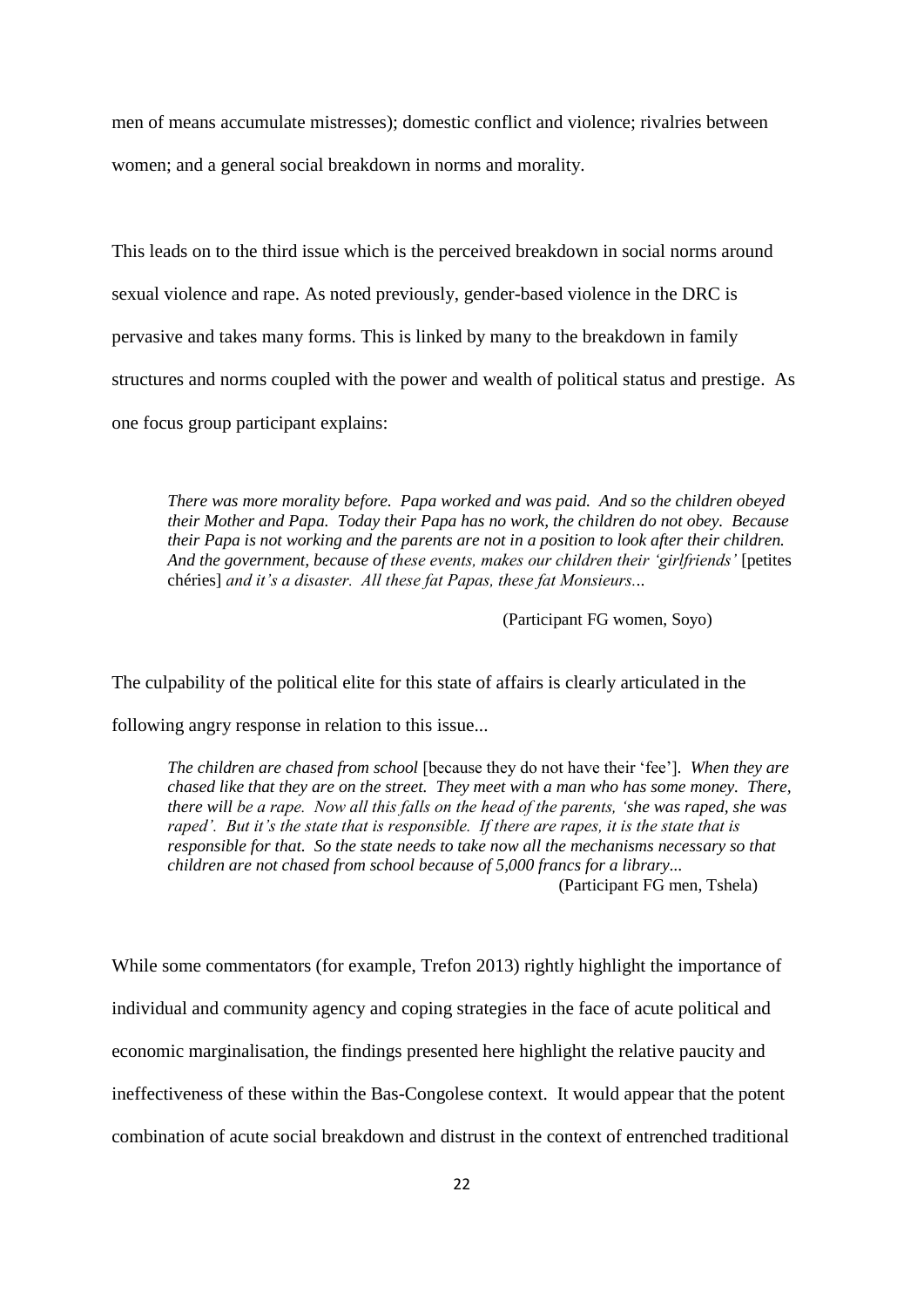structures have undermined any popular capacity and will for parallel strategies. Within Bas-Congo, even church leaders and the small number of NGOs that exist work out of the service provision model highlighted more broadly in the Congolese context by Bilak (2009) with, as in virtually all aspects of social life, patron-client relations determining the targeting and provision of services and supports. The overall picture that emerges therefore is one of acute social disintegration with communities turning inward among themselves in the absence of political channels through which they may express their frustration and anger. While the BDK – a politico-religious movement which led popular protests against the central state in the late 2000s (see Tull 2010) once provided an outlet for such anger, its activism has declined in recent years as a number of its leaders are reported to have been incorporated into the provincial administration (2013, interviews with the Provincial Minister of the Interior and three Cabinet Directors) while others have been arrested or have become increasingly marginalised<sup>16</sup>.

#### **Conclusion: From conflict containment to transformation**

The findings from this case study on local governance in Bas-Congo province serve to reinforce the arguments of others (for example Englebert and Tull 2008; Marriage 2011; Prunier 2011) that peacebuilding in the DRC is largely focused on regional and not local security concerns and therefore continues to ignore and, by omission, exacerbate conditions of structural violence on the ground. As we have seen in Bas-Congo, provincial authorities remain remote and unresponsive to the priorities of their constituents. Predatory politics continues as usual, with the battle for the spoils simply now transferred from national to provincial levels. At more local (ETD) levels, officials remain equally remote from the population, while more immediate (sub-ETD) leaders and chiefs, although well-known, are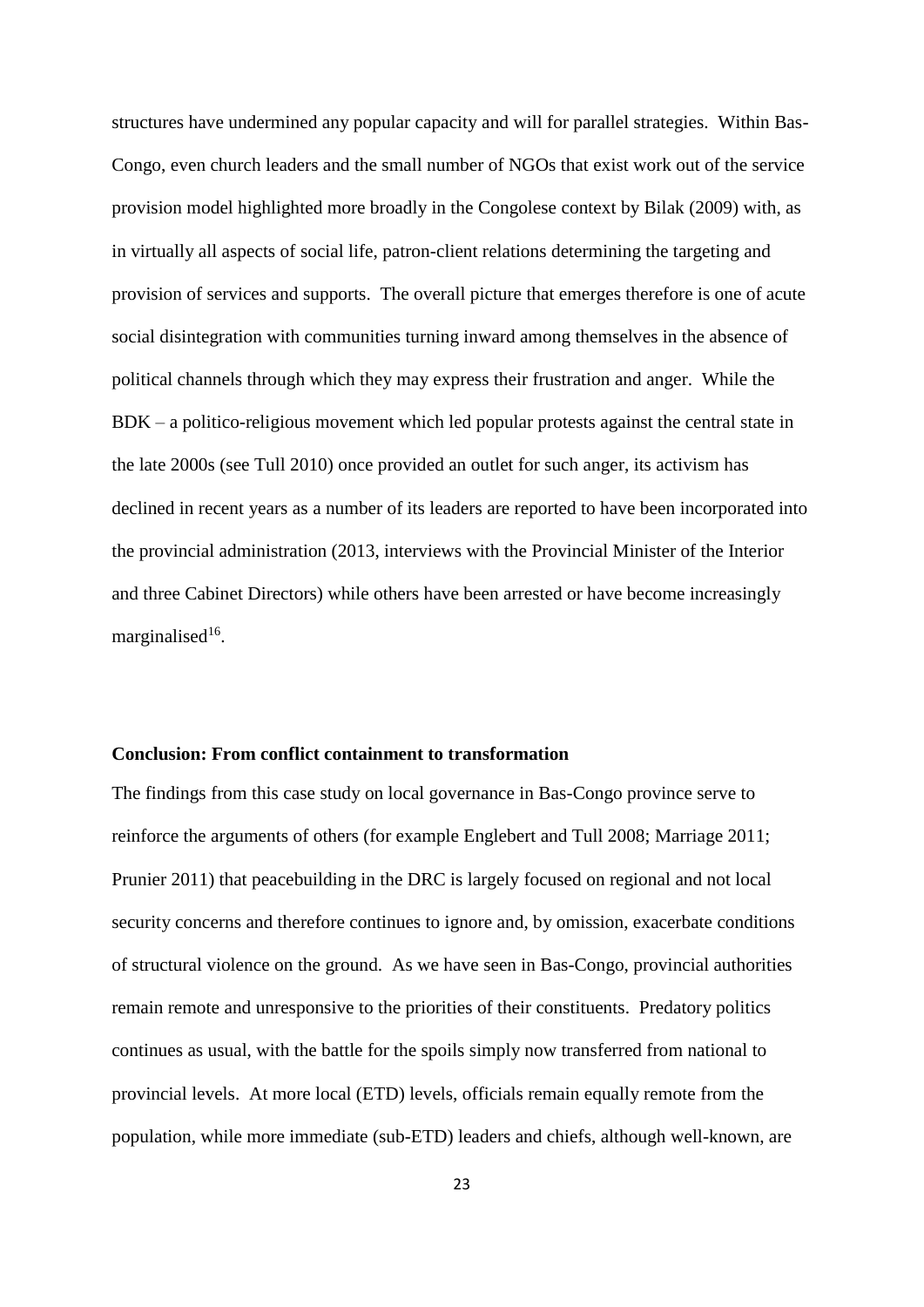infrequently consulted by residents. When these leaders are consulted, this is to address local conflicts. Yet, while these conflicts are addressed through the imposition of fines and penalties on one or both parties, they are not necessarily resolved and, in some cases, they are exacerbated resulting in increased tensions and animosities between respective parties.

This indicates that the most local, sub-ETD governance structures are serving as systems of conflict management and control rather than attempting to address the underlying structural causes of these local conflicts. Put simply, their role is conflict containment rather than transformation. With linkages upward to ETD levels restricted to reporting alone (a purely administrative role), there is no accountable follow-up on reported incidents and no way of ensuring that their root causes are addressed. Meanwhile, the processes and mechanisms of structural, psychological, and physical violence continue – most notably for victims of sexual violence and for the poor who cannot afford to buy justice. This leads to rising levels of frustration and anger with communities, in the absence of appropriate political channels, turning on themselves in frustration.

Looking to the future, there are three principal conclusions which can be drawn from these findings. These relate to the respective issues of state legitimacy, structural violence, and what local ownership means in this context. In relation to the first issue, public trust in and legitimacy of the state is low to non-existent. This is not just at national level, but also at provincial and more local levels. And this is not just an issue of party or factional politics. It is one of wider legitimacy and widespread distrust and dissatisfaction with the motivations and actions of the political elite. In the relative absence of any notion or structures of downward accountability or responsiveness to local concerns and constituents, political leadership at all levels remains associated with personal wealth consolidation. In this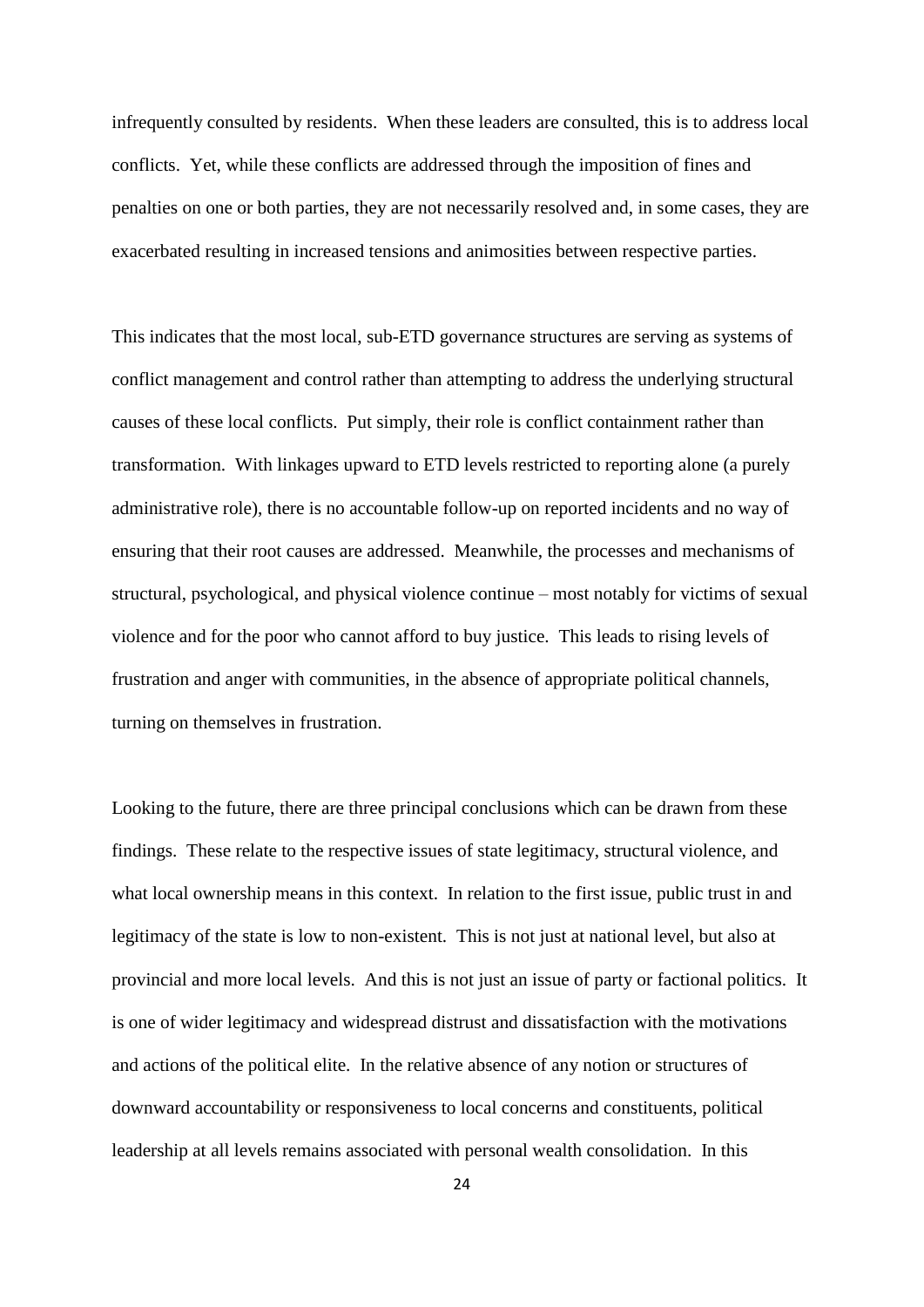context, it appears highly unlikely that the 40 per cent '*retrocession*' revenue inscribed in Constitutional Article 175 and advocated by a number of commentators and NGOs will prove of any benefit to local communities. Moreover, for international donor agencies who, within the popular liberal tradition, place much of their faith in local elections as a means towards increasingly local political accountability, the record in this regard to date at national and provincial levels provides little substance to such faith. In the current climate there is no reason to believe that the considerable pre-election manipulation and election day irregularities of 2011 (see Carter Center 2011) will not be replicated at local levels as local powerbrokers vie for their respective share of the pie. The propensity for local elections to increase local level tensions and conflicts should also be noted.

The second important conclusion drawn, in particular from the local level findings from Bas-Congo, is that the conditions for structural violence are currently in place and escalating. It is a source of significant anger and frustration that a province with such wealth (three billion barrels of oil sold per annum; the country's only ports through which all manufactured good pass; vast mineral and forest resources; potentially the largest hydro-electric dam in the world) provides such dismal opportunities and life chances for its population. A channel is needed for this anger. While, as noted previously, the BDK provided a channel for public anger in the late 2000s, its activities have waned significantly in recent years. In the absence of effective political structures through which this anger and frustration can be channelled, it is manifesting in an atmosphere of jealousy and animosity with citizens turning on each other in anger. And, as Galtung (1969) and his followers have outlined, structural violence is closely linked to physical violence and local grievances can readily spill over into more widespread conflict, thereby igniting and fuelling both local and national instability.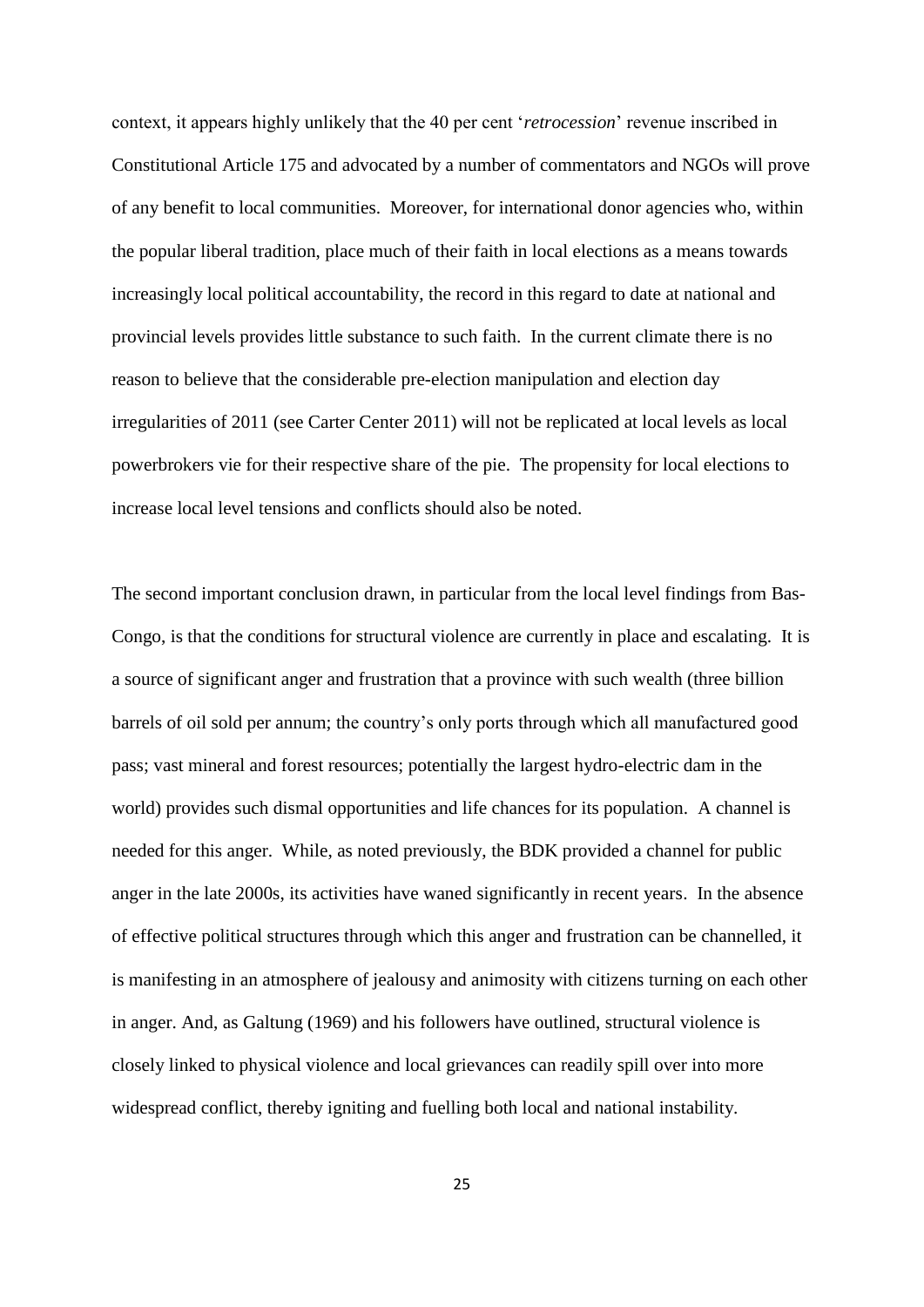The third conclusion relates to what local ownership might mean within this context. Can decentralised political structures currently in place help mitigate the conditions of structural and physical violence and assist in building state legitimacy and trust? In their current form, this appears unlikely. Why? First, conceived principally as a power-sharing mechanism for factional elites, the current decentralisation legislation and framework, as well as its practice on the ground, make no real provision for local accountability or participation – key prerequisites for local ownership. In both formal and informal (sub-ETD level) structures and mechanisms, access is differential and based on wealth, status, connections and, depending on the issue, gender. Second, all of the formal structures (including ETD level) remain at a remove and isolated from ordinary people. Their role has not changed since Mobutu's time and they retain a purely administrative role, reporting upward through the hierarchy and holding no accountability to their communities. Might this change with the long promised local elections? Not without a radical change in political culture including concrete mechanisms and spaces where constituents can hold representatives to account on a regular basis. This means thinking beyond elections to more regularised fora of debate and exchange. Third, leaders and authorities at sub-ETD level remain focused on conflict containment not transformation. Therefore, as noted above, the conditions for structural violence remain and, in some cases, as conditions continue to deteriorate, are escalating.

An important question is whether this phenomenon remains unique to Bas-Congo or whether it is replicated across other provinces also. Unfortunately, the lack of detailed empirical studies across other provinces (with the exception of the Eastern and North-Eastern provinces where the focus is more on large-scale rather than low-lying conflict) makes it difficult to make a definitive assessment in this regard. What can be said is that the continued lack of downward accountability or upward citizen participation which characterises decentralisation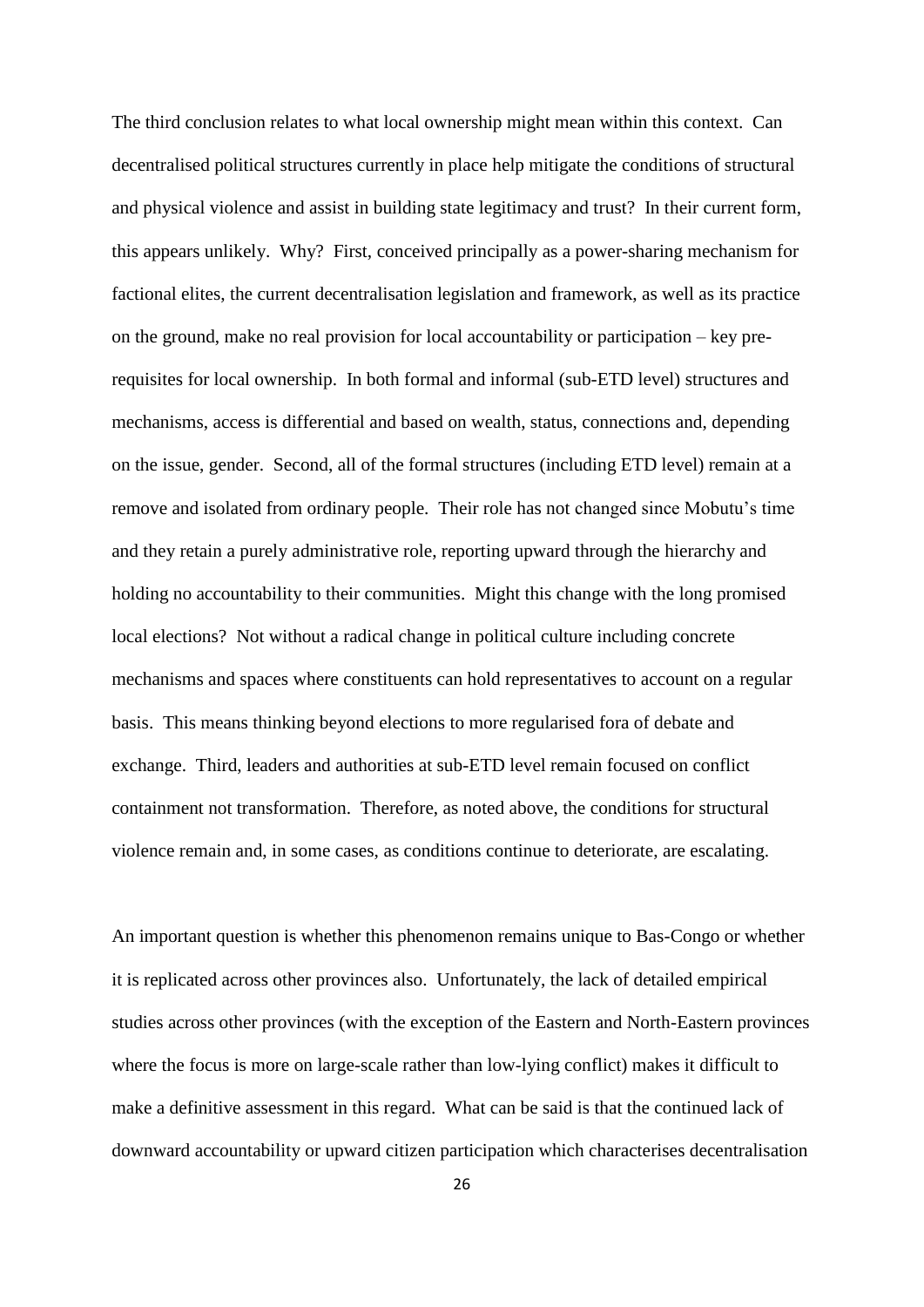models elsewhere (e.g. neighbouring Burundi and Rwanda – see Gaynor 2014a; 2014b – and in South Africa where the current Congolese model was conceived – see Heller 2001; 2009) pose significant challenges to decentralisation's potential for the inter-related issues of local development and conflict mitigation. The lessons from decentralisation experiments elsewhere indicate that, for decentralisation to yield substantive, transformative outcomes, lower class demands need to be organised through a combination of new, left-of-centre political configurations borne of popular struggles such as in South Africa, Kerala in India and Brazil (see Heller 2001; 2009) and a rich and dense tapestry of local, grassroots-based civic associations (see Gaynor 2014a). In the continued absence of these in Bas-Congo, the future looks somewhat bleak.

Clearly the challenges to building and supporting responsive, effective local governance mechanisms are significant. But so too are the dangers in not doing so. As all in the Great Lakes region know, history has proven that it is a grave mistake to ignore local frustrations and tensions. These can build and manifest into major violence and conflict destabilising entire regions and peoples. Greater attention by all, including the international donor community, to the more transformative potential of local governance mechanisms and practices might well be one step towards attaining greater stability and development within the region.

27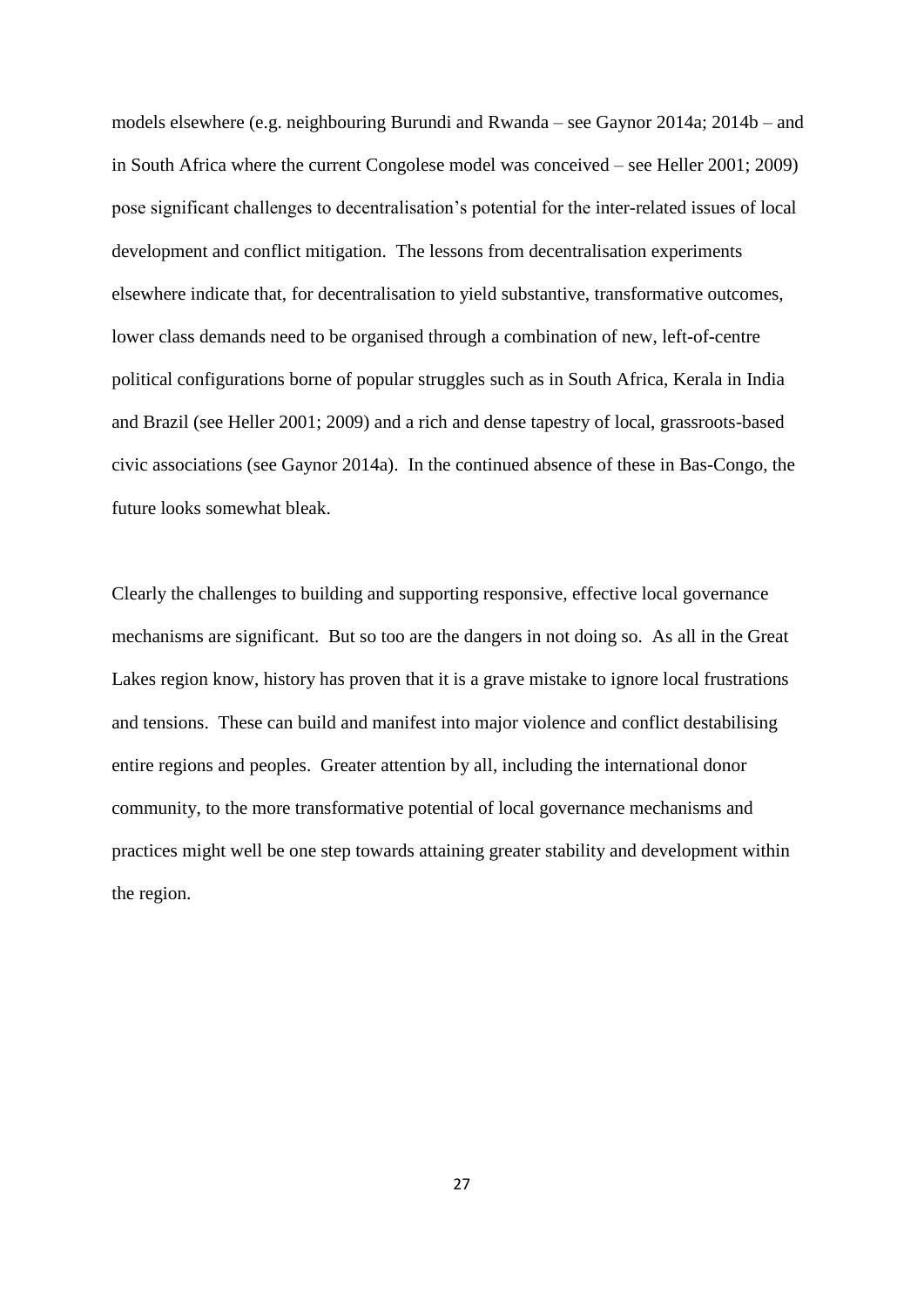## **References**

ADB 2009. *Regional Economic development in Bas Congo in the Context of Decentralisation in the Democratic Republic of Congo (DRC),* Country Operations Department Centre Region (ORCE): African Development Bank.

Autesserre, Séverine. 2010. *The Trouble with the Congo: Local Violence and the Failure of International Peacebuilding,* Cambridge and New York: Cambridge University Press.

Baaz, Maria Eriksson and Maria Stern. 2008. "Making sense of violence: Voices of soldiers in the Congo". *Journal of Modern African Studies* 41 (1): 57-86.

Baaz, Maria Eriksson and Maria Stern. 2011. *The Complexity of Violence: A critical analysis of sexual violence in the DRC,* SIDA Working Paper on Gender-Based Violence, Uppsala: The Nordic Africa Institute and SIDA.

Bakiman, Badylon. 2011. *Un Rapport sur les Femmes en RDC*, [http://osutildonk.org/french/UNRAPPORTSURLESFEMMESENRDC.shtml,](http://osutildonk.org/french/UNRAPPORTSURLESFEMMESENRDC.shtml) accessed December 10th, 2012.

Barrios, Cristina and Said-Abass Ahamed. 2010. "Democracy promotion vs. state-building: decentralization in the Democratic Republic of Congo". Paper presented at ECPR conference, Stockholm, 2010.

Beswick, Danielle. 2009. "The Challenge of Warlordism to Post-Conflict State-Building: The Case of Laurent Nkunda in Eastern Congo". *The Round Table* 98 (402): 333-346.

Bilak, Alexandra. 2009. 'La societé civile face à l'État: vers une transformation positive des conflits'. in *Réforme au Congo: Attentes et désillusions,* edited by Theodore Trefon. Paris: l'Harmattan.

Brinkerhoff, Derick W. 2011. "State Fragility and Governance: Conflict Mitigation and Subnational Perspectives". *Development Policy Review* 29 (2): 131-153.

Carter Centre. 2011. *Presidential and Legislative Elections in the Democratic Republic of the Congo, November 28th, 2011,* Atlanta: Carter Centre, available at [http://www.cartercenter.org/resources/pdfs/news/peace\\_publications/election\\_reports/drc-](http://www.cartercenter.org/resources/pdfs/news/peace_publications/election_reports/drc-112811-elections-final-rpt.pdf)[112811-elections-final-rpt.pdf,](http://www.cartercenter.org/resources/pdfs/news/peace_publications/election_reports/drc-112811-elections-final-rpt.pdf) accessed November 25<sup>th</sup>, 2012.

Clark, John F. 2001. "Explaining Ugandan intervention in Congo: evidence and interpretations". *Journal of Modern African Studies* 39 (2): 261-287.

Commission Electorale Nationale Indépendante. 2015. *Décision no. 001/CENI/Bur/15 du 12 Fév. 2015 portant publication du calendrier des élections provinciales, urbaines, municipales et locales 2015 et des élections présidentielle et législatives 2016,* Kinshasa : CENI.

Crook, Richard C. 2003. Decentralisation and Poverty Reduction in Africa: The Politics of Local-Central Relations". *Public Administration and Development* 23 (1): 77-88.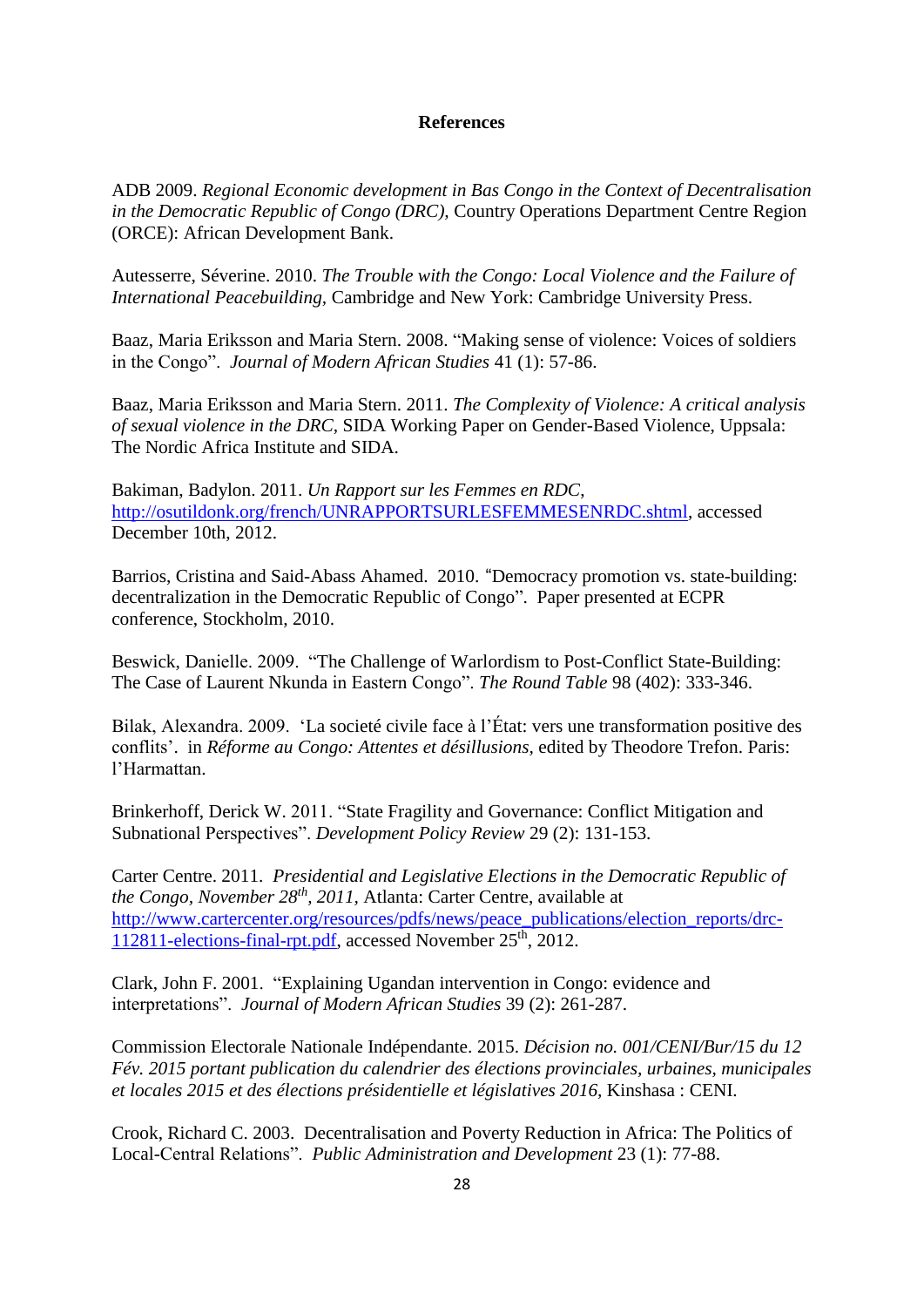Devas, Nick and Simon Delay. 2006. "Local Democracy and the Challenges of Decentralising the State". *Local Government Studies* 32 (5): 677-695.

Donais, Timothy. 2009. "Empowerment or Imposition? Dilemmas of Local Ownership in Post-Conflict Peacebuilding Processes". *Peace & Change* 34 (1): 3-26.

Donais, Timothy. 2012. *Peacebuilding and Local Ownership: Post-conflict consensus building.* London and New York: Routledge.

EITI 2012. *Initiative pour la Transparence des Industries Extractives: RDC, Report 2010.* Kinshasa, KPMG/CTB/GIZ.

Englebert, Pierre and Denis M. Tull. 2008. "Postconflict Reconstruction in Africa: Flawed Ideas about Failed States", *International Security* 32 (4): 106-139.

Eriksen, Stein Sundstøl. 2009. "The Liberal Peace Is Neither: Peacebuilding, State building and the Reproduction of Conflict in the Democratic Republic of Congo, *International Peacekeeping* 16 (5): 652-666.

Galtung, Johan. 1969. "Violence, Peace and Peace Research", *Journal of Peace Research* 6 (3): 167-191.

Gaynor, Niamh. 2013. *Local Governance, Conflict and Peacebuilding in the Democratic Republic of the Congo.* Available at http://doras.dcu.ie/view/people/Gaynor, Niamh.html.

Gaynor, Niamh. 2014a. "Supporting Decentralisation in Fragile States : A view from Burundi", *Development Policy Review* 32 (2): 2013-218.

Gaynor, Niamh. 2014b "'A Nation in a Hurry': The Costs of local Governance Reforms in Rwanda", *Review of African Political Economy* 41 (143): 49-63.

GP. 2011. *Programme d'Actions Prioritaires (PAP) du Plan Quinquennal Provincial de Croissance et de l'Emploi 2011-2015.* Gouvernment Provincial, Province du Bas-Congo, RDC, November 2011.

Heller, Patrick. 2009. "Democratic Deepening in India and South Africa", *Journal of Asian and African Studies*, 41(4): 123-149.

Heller, Patrick. 2001. "Moving the State: The Politics of Democratic Decentralisation in Kerala, South Africa and Porto Alegre", *Politics and Society*, 29(1): 131-163.

International Crisis Group. 2003. *The Kivus: the forgotten crucible of the Congo conflict*. International Crisis Group, Africa Report No. 56.

International Crisis Group. 2012. *Black Gold in the Congo: Threat to Stability or Development Opportunity?.* International Crisis Group, Africa Report No. 188.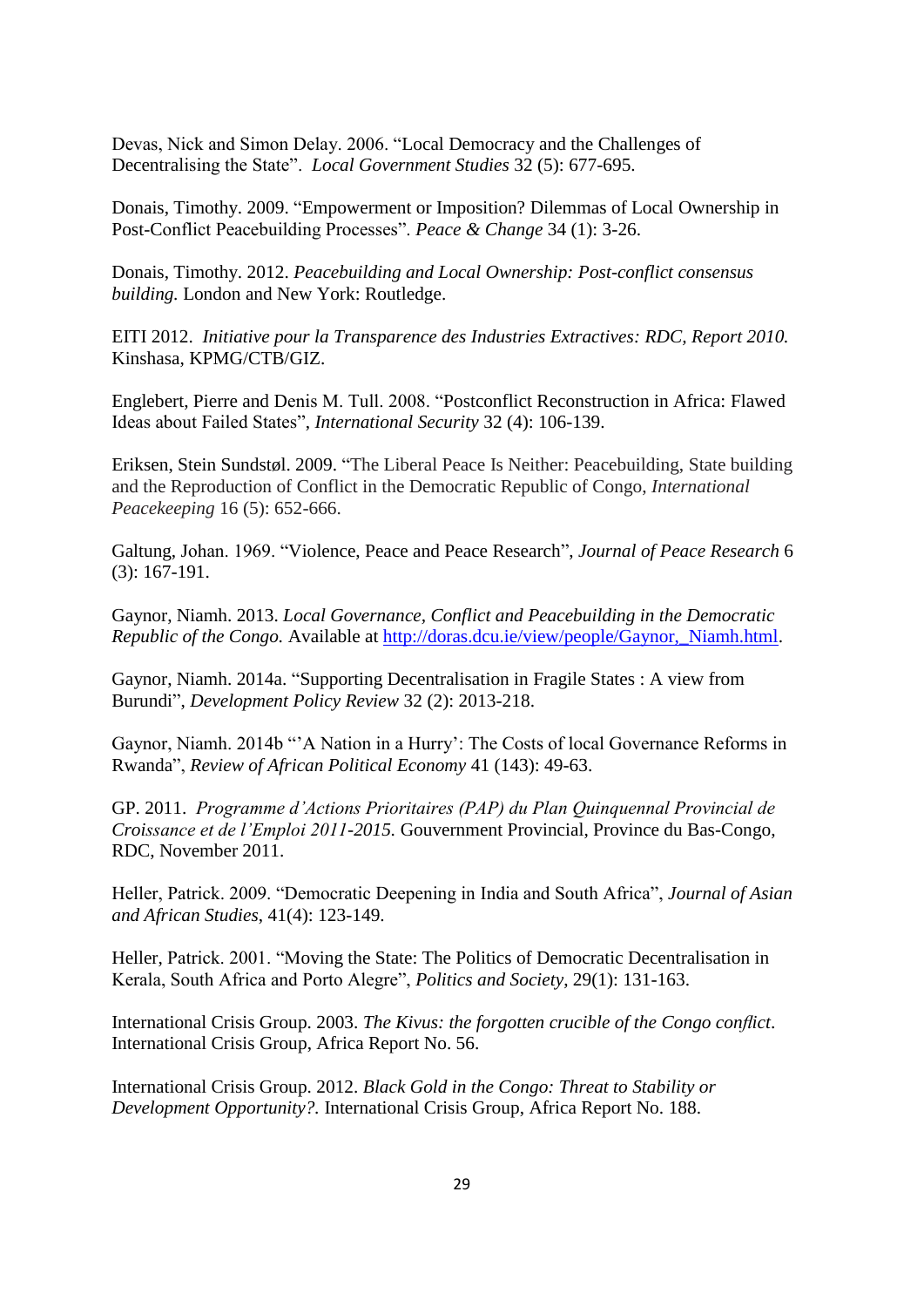Kisangani, Emizet François. 2006. "Legacies of the war economy" in *The Democratic Republic of the Congo: Economic dimensions of war and peace,* edited by Michael Nest, François Grignon and Emizet François Kisangani. New York: International Peace Academy.

Kisangani, Emizet François. 2010. *Civil Wars in the Democratic Republic of the Congo: 1960-2010,* Boulder: Lynne Rienner.

Lake, David A and Donald Rothchild. 2005. "Territorial decentralisation and civil war settlements", in *Sustainable peace: Power and democracy after civil wars*, edited by Philip G. Roeder and Donald Rothchild*.* Ithaca, New York: Cornell University Press.

Larmer, Miles, Ann Laudati and John.F Clark. 2013. "Neither war nor peace in the Democratic Republic of the Congo (DRC): profiting and coping amid violence and disorder". *Review of African Political Economy* 40 (135): 1-12.

Liégeois, Michel. 2009. 'Acteurs et enjeux du processus de la décentralisation' in *Réforme au Congo: Attentes et désillusions,* edited by Theodore Trefon. Paris: l'Harmattan.

Marriage, Zoë. 2011. "Divisive 'Commonality': state and insecurity in the Democratic Republic of the Congo". *Third World Quarterly* 32 (10): 1891-1910.

Marysse, Stefaan L. 2005. "Decentralisation Issues in Post-Conflict Democratic Republic of the Congo", *l'Afrique des Grands Lacs Annuaire 2004/2005.*

Mayamba, Thierry Nlandu. 2012 "Mapping Police Services in the Democratic Republic of the Congo", *IDS Bulletin* 43 (4): 35-48.

Mouflet, Véronique. 2009. 'Le Bas-Congo, aux marges de l'agenda international, Angles morts sur les émeutes de 2008', *Afrique contemporaine*, 232 : 57-74.

Ngoma-Binda, Elie Phaambu, Otemikon Mandefu Yahisule and Leslie Moswa Mombo. 2010. *République Démocratique du Congo: Démocratie et participation à la vie politique,*  Johannesburg: Open Society Initiative for Southern Africa (OSISA).

PNUD (2009) *Province du Bas-Congo : Profil Résumé, Pauvreté et conditions de vie des ménages, Kinshasa : Programme des Nations Unis pour le Développement.*

Prunier, Gérard. 2011. *From Genocide to Continental War: the 'Congolese' Conflict and the Crisis of Contemporary Africa*, London: Hurst and Co.

Putzel, James, Stefan Lindemann and Claire Schouten. 2008. *Drivers of Change in the Democratic Republic of Congo, CSRC Working Papers,* 2(26), London: Crisis States Research Centre.

RDC 2008. *Loi organique n° 08/016 du 07 octobre 2008 portant composition, organisation et fonctionnement des Entités Territoriales Décentralisées et leurs rapports avec l'Etat et les Provinces, Journal Officiel de la République Démocratique du Congo*, Kinshasa: Cabinet du Président de la République.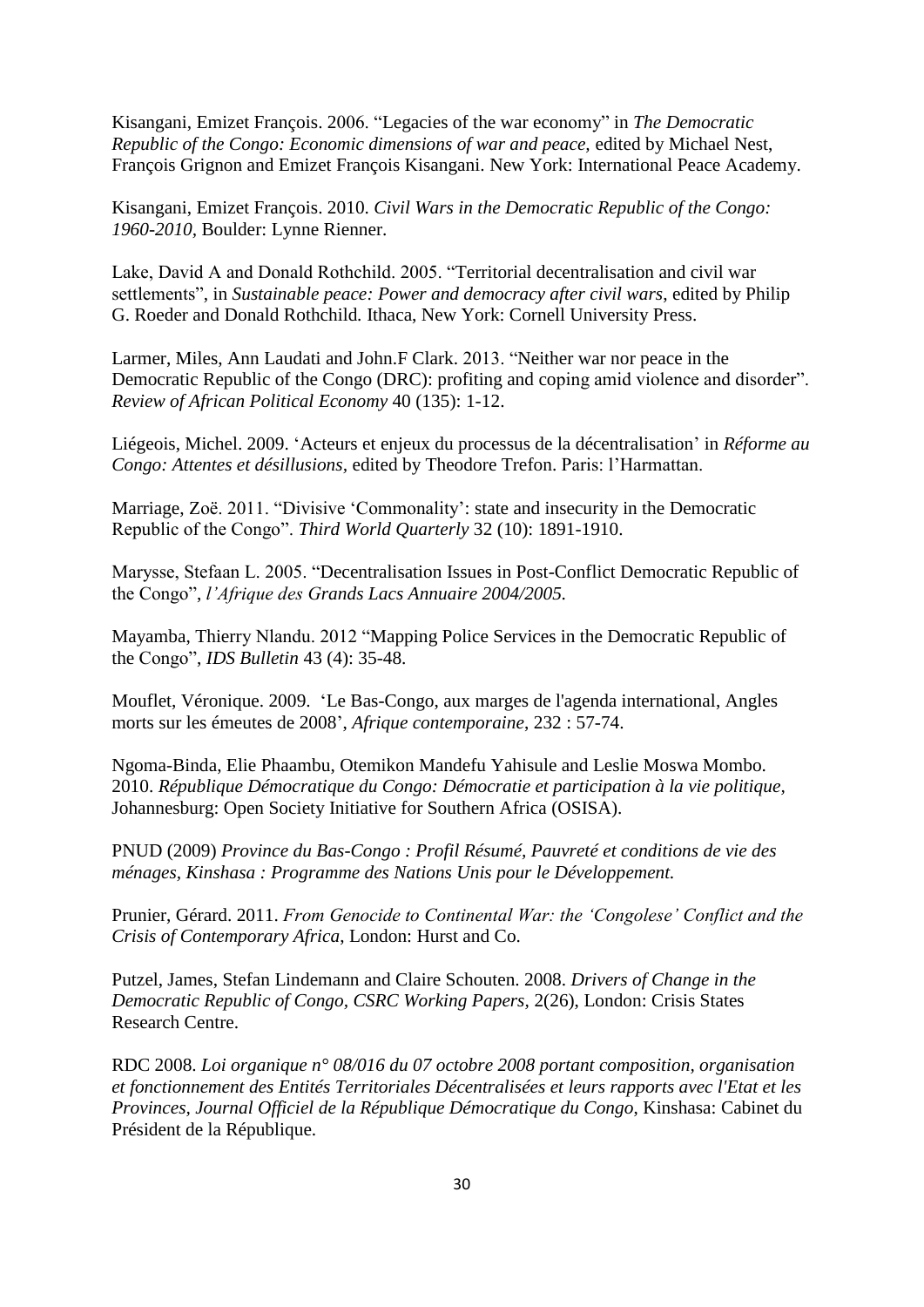RDC 2009. *Cadre Stratégique de la Mise en Oeuvre de la Décentralisation* (CSMOD), Kinshasa : Ministère de la Décentralisation et Aménagement du Territoire.

Reed, William Cyrus. 1998. "Guerrillas in the midst: the former government of Rwanda and the Alliance of Democratic Forces for the Liberation of Congo-Zaire in eastern Zaire, in *African Guerrillas*, edited by Christopher Clapham. Oxford: James Currey.

Savy Sunda, Kinela, Ntoto Mvubu, Mpanzu Balomba, Moloba Lukombo and Dinkulu Mufuta. 2011. *Rapport final de l´étude de base sur la vulnérabilité et les moyens alternatifs de survie des ménages et organisations paysannes,* Kinshasa: Trócaire.

Showers, Kate B. 2009. "Congo River's Grand Inga hydroelectricity scheme: linking environmental history, policy and impact", *Water History* 1 (1): 31-58.

Siegle, Joseph and Patrick O'Mahony. 2008. "Assessing the Merits of Decentralisation as a Conflict Mitigation Strategy", Paper prepared as part of USAID's study to the revision of the *Decentralisation and Democratic Local Governance Programming Handbook,* Washington: USAID.

Smoke, Paul. 2003. "Decentralisation in Africa: Goals, Dimensions, Myths and Challenges". *Public Administration and Development* 23 (1): 7-16.

Trefon, Theodore. 2013. "Uncertainty and powerlessness in Congo 2012". *Review of African Political Economy,* 40 (135): 141-151.

Trefon, Theodore. 2011. *Congo Masquerade: The Political Culture of Aid Inefficiency and Reform Failure.* London and New York: Zed Books.

Tull, Denis M. 2003. "A reconfiguration of political order? The state of the state in North Kivu (DR Congo)". *African A*ff*airs* 102 (408): 429–446.

Tull, Denis M. 2010. "Troubled state-building in the DR Congo: the challenge from the margins". *Journal of Modern African Studies* 48 (4): 643-661.

UNDP. 2011. *Rapport National Genre,* Kinshasa: PNUD / United Nations Development Programme.

UN. 2010. *Report of the Secretary-General on Children and Armed Conflict in the Democratic Republic of the Congo,* S/2010/369. New York: United Nations.

Wedi Djamba, Dieu-Donné. 2012. *Bread and Peace for the Democratic Republic of the Congo: Is Decentralisation the Answer?,* Saarbrűcken, Germany: LAP LAMBERT Academic Publishing.

World Bank. 2011. *Conflict, Development and Security: World Development Report.*  Washington: World Bank.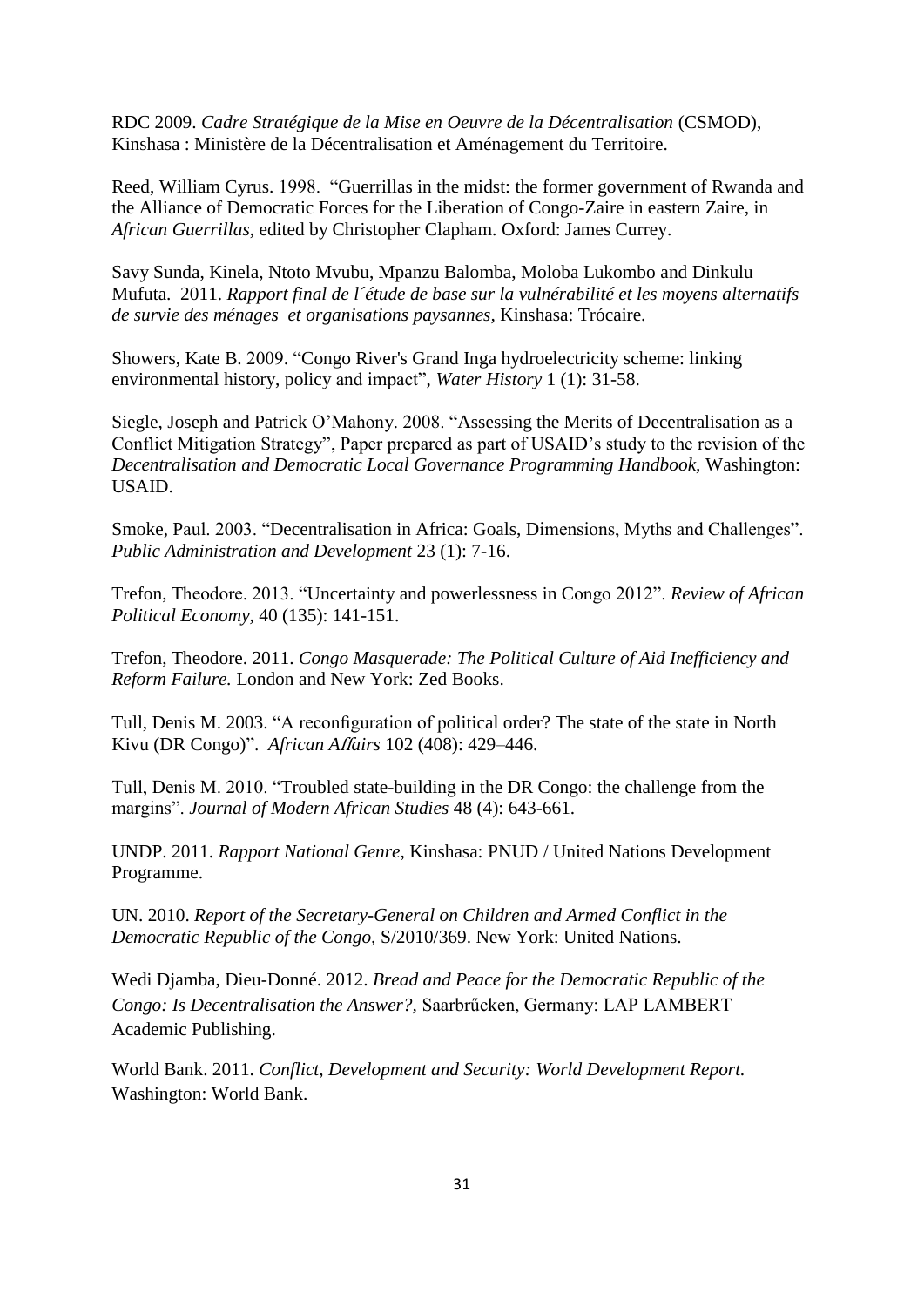#### **NOTES**

<sup>1</sup> Interviewees were randomly selected on transect walks across the sites as the third adult man/woman encountered.

<sup>2</sup> Unlike elsewhere, the existing territorial boundaries of the province have been retained within the (contested) new territorial reconfiguration.

<sup>3</sup> See [http://biofreshblog.com/2011/11/23/dr-congo-and-south-africa-sign-pact-to-implement-40000-mw](http://biofreshblog.com/2011/11/23/dr-congo-and-south-africa-sign-pact-to-implement-40000-mw-grand-inga-dam/)[grand-inga-dam/;](http://biofreshblog.com/2011/11/23/dr-congo-and-south-africa-sign-pact-to-implement-40000-mw-grand-inga-dam/) see also Showers (2009).

<sup>4</sup> This phenomenon consists of traces of land in the tens of thousands of hectares being appropriated from local residents, fenced off and protected by armed security. Although provincial authorities report that the land is being used for crops and livestock production, residents are sceptical. The frequency of helicopter and airplane traffic onto these sites together with the frequency of President Kabila's visits to the province are leading to growing unease and tension locally as residents fear similar consequences to the land and resource disputes in Eastern DRC.

<sup>5</sup> Sun City, in South Africa, is where peace negotiations were brokered in 2002.

 $6$  Interview officials within the National Assembly, January  $18<sup>th</sup>$ .

1

<sup>7</sup> See<http://radiookapi.net/actualite/2012/10/31/ffrttyyyjjjkkllmmmm/> for more background on this.

<sup>8</sup> COREF – Comité d'Orientation de la Reforme des Finances Publiques

<sup>9</sup> Although this may also be influenced by the willingness of other sources (state and external funders) to contribute also. However, a fuller analysis of the data (conducted by the author but not included here due to space constraints) reveals that the Province has committed to full (100 per cent) funding of some programmes yet no (0 per cent) funding of others which have attracted no funds from elsewhere either, thereby indicating that some priorities are identified independent of other funders at provincial level.

<sup>10</sup> While the national Vice Minister of the Interior (in charge of Decentralisation) claimed that these would take place in 2013 (2013 int.), more sceptical commentators (2013 ints.) have been proven correct and local (sub-provincial) elections are still pending.

 $11$  As noted previously, there is little international donor intervention in Bas-Congo. Consequently, local NGO presence is similarly somewhat scarce. NGOs which do operate in the province follow the broader trend outlined by Bilak (2009) of service provision rather than more political interventions aimed at addressing the broader structural causes of poverty and marginalisation (2013, int. César Ngimbi, CRONG - Coordination Regionale des ONGs de Développement).

<sup>12</sup> Société Nationale d'Electricité / National Electricity company

<sup>13</sup> If issues are brought to local authorities, a public resolution procedure ensues whereby all parties to the dispute/issue have a right to present their side within a public forum.

<sup>14</sup> See, in particular, the 2013 special issue of *Review of African Political Economy* – 40(135).

<sup>15</sup> 'Calumny' is the deliberate maligning of somebody's character by spreading damaging stories/lies/rumours about them. It is reported to be particularly prevalent among women.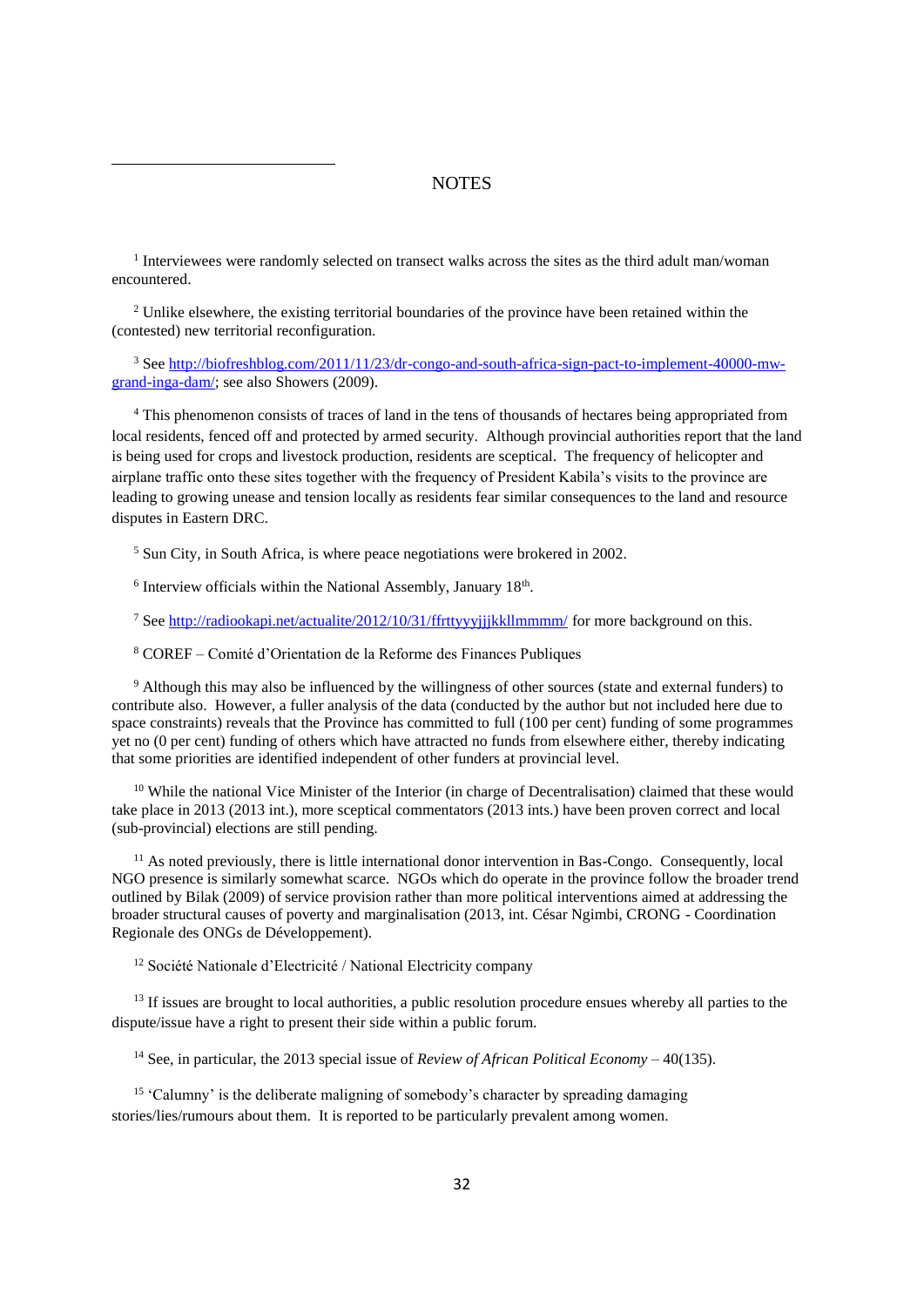1 <sup>16</sup> See '*Arrestation de vingt membres de « Bundu dia Mayala »*', February 15<sup>th</sup>, 2013, [http://www.acpcongo.com/index.php?option=com\\_content&view=article&id=6459:arrestation-de-vingt](http://www.acpcongo.com/index.php?option=com_content&view=article&id=6459:arrestation-de-vingt-membres-de-l-bundu-dia-mayala-r&catid=35:nation&Itemid=56)[membres-de-l-bundu-dia-mayala-r&catid=35:nation&Itemid=56;](http://www.acpcongo.com/index.php?option=com_content&view=article&id=6459:arrestation-de-vingt-membres-de-l-bundu-dia-mayala-r&catid=35:nation&Itemid=56) see also 'RDC : Ne Muanda Nsemi se rapproche de Tshisekedi', [http://afrikarabia2.blogs.courrierinternational.com/archive/2010/12/16/rdc-ne](http://afrikarabia2.blogs.courrierinternational.com/archive/2010/12/16/rdc-ne-muanda-nsemi-se-rapproche-de-tshisekedi.html)[muanda-nsemi-se-rapproche-de-tshisekedi.html,](http://afrikarabia2.blogs.courrierinternational.com/archive/2010/12/16/rdc-ne-muanda-nsemi-se-rapproche-de-tshisekedi.html) December 16<sup>th</sup>, 2010.

*Interviews*

## KINSHASA

*Government officials* National Vice Minister of Interior, Decentralisation and Customary Affairs, 19.1.2013. National Coordinator of CTAD (Cellule Technique Appui à la Décentralisation, 15.1.2013. Senior official from Gender Ministry, 15.1.2013. Technical advisors in the National Assembly, 18.1.2013. MP in national government, 7.1.2014.

*Donor representatives* EU, 15.1.2013. World Bank, 16.1.2013. UNDP, 18.1.2013. DfID, 14.1.2013. ODI, 14.1.2013. USAID/DAI, 15.1.2013. Coopération Belge, 17.1.2013.

*Representatives of civil society organisations* CEJP (Commission Episcopal pour la Justice et Paix), 14.1.2013 CONAFED (Comité Nationale des Femme et du Développement), 16.1.2013 Trócaire, 17.1.2013. Christian Aid, 14.1.2013 and 7.1.2014. International Rescue Committee, 15.1.2013.

## BAS CONGO

*Government officials* Provincial Minister of the Interior, Territorial Administration and Customary Affairs, Matadi, 21.1.2013.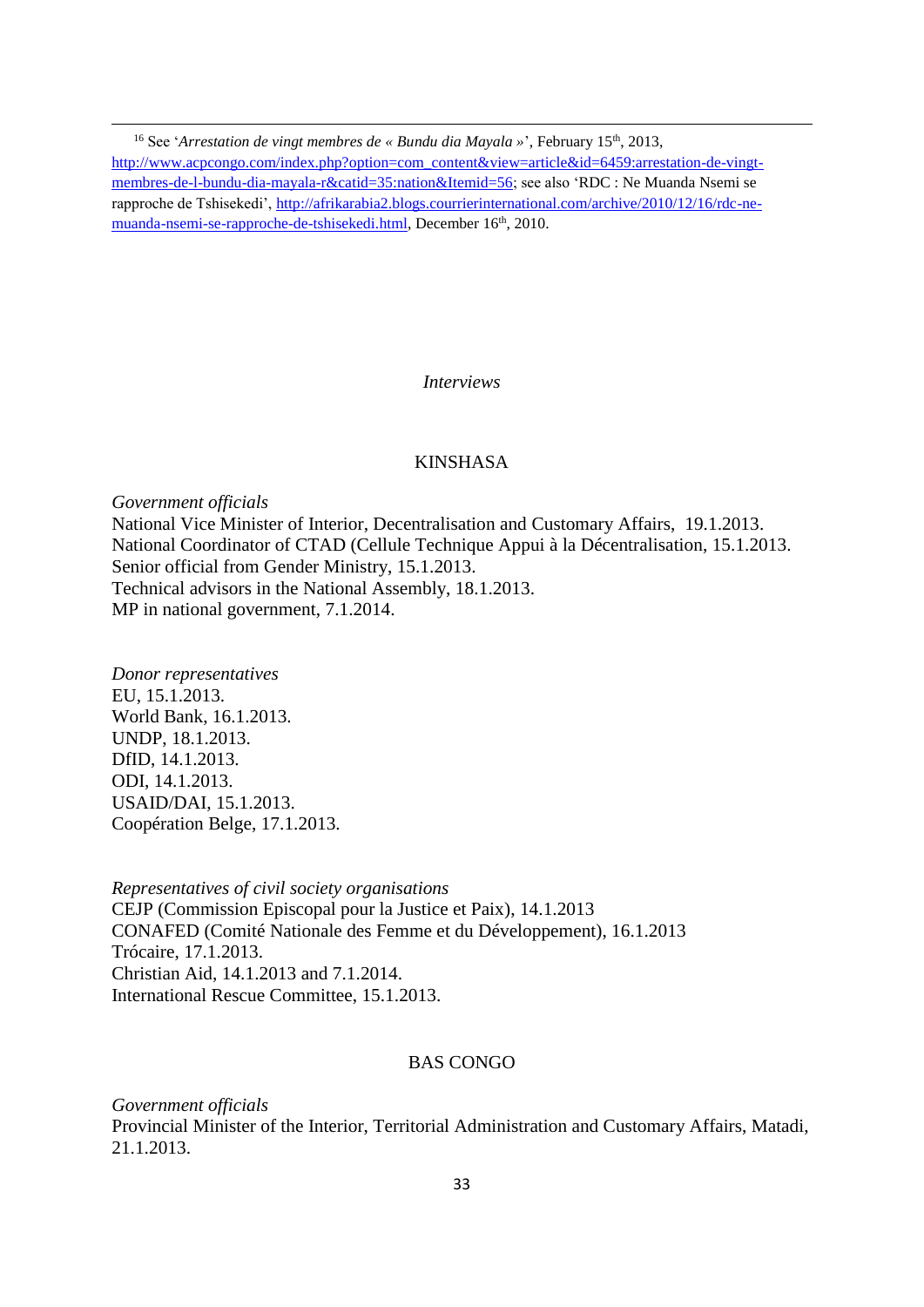Provincial Cabinet Directors, Matadi, 21.1.2013.

#### *Civil society activists*

1

Coordinator CRONG (Coordination Regionale des ONGs de Developpement), 22.1.2013. Director CEJP Matadi, 29.1.2013 and 8.1.2014. Governance programme officer CEJP Matadi, 20.1.2013 and 9.1.2014 Director Inter-Action Tshela, 6.2.2013 and 9.1.2014. Governance programme officer Inter-Action Tshela 31.1.2013 and 10.1.2014.

#### *Local authorities*

Sector and Group Chiefs - Nsanga village, Lufu sector, Seke Banza territory, 23.1.2013 Agglomeration Chief, KuaKua village, Lufu sector, Seke Banza territory, 24.1.2013 Village chief, Kirizou Nhanda 3 village, Lufu sector, Seke Banza territory, 25.1.2013 Quartier Chief, Soyo quartier, Matadi commune, Matadi town, 29.1.2013 Locality Chief, Ntombo3 village, Lubuzi sector, Tshela territory, 31.1.2013 Group Chief, Mayunda village, Mbanga sector, Tshela territory, 5.2.2013.

#### *Residents – Focus groups*

Belvedere quartier, Nzanza commune, Matadi town, 21.1.2013 & 22.1.2013 Nsanga village, Lufu sector, Seke Banza territory, 23.1.2013 & 24.1.2013 Kionzo village, Lufu sector, Seke Banza territory, 18.2.2013 & 19.2.2013 Lukimba village, Lufu sector, Seke Banza territory 21.2.2013 & 22.2.2013 KuaKua village, Lufu sector, Seke Banza territory, 24.1.2013 & 25.1.2013 Soyo quartier, Matadi commune, Matadi town, 28.1.2013 Kirizou Nhanda 3 village, Lufu sector, Seke Banza territory, 25.1.2013 Ntombo3 village, Lubuzi sector, Tshela town, 31.1.2013 & 1.2.2013 Tshela centre, Tshela commune, Tshela town, 1.2.2013 & 2.2.2013 Mayunda village, Mbanga sector, Tshela territory, 4.2.2013 & 5.2.2013 Loango Kumbi village, Loango sector, Tshela territory, 12.2.2013 & 13.2.2013 Kasadi village, Bula Naku sector, Tshela territory, 14.2.2013 & 15.2.2013 Kithadi village, Lubuzi sector, Tshela territory, 16.2.2013

#### *Residents – individual interviews*

Belvedere quartier, Nzanza commune, Matadi town, 21.1.2013 & 22.1.2013 Nsanga village, Lufu sector, Seke Banza territory, 23.1.2013 & 24.1.2013 Kionzo village, Lufu sector, Seke Banza territory, 18.2.2013 & 19.2.2013 Lukimba village, Lufu sector, Seke Banza territory 21.2.2013 & 22.2.2013 KuaKua village, Lufu sector, Seke Banza territory, 24.1.2013 & 25.1.2013 Kirizou Nhanda 3 village, Lufu sector, Seke Banza territory, 25.1.2013 Soyo quartier, Matadi commune, Matadi town, 29.1.2013 Ntombo3 village, Lubuzi sector, Tshela town, 31.1.2013